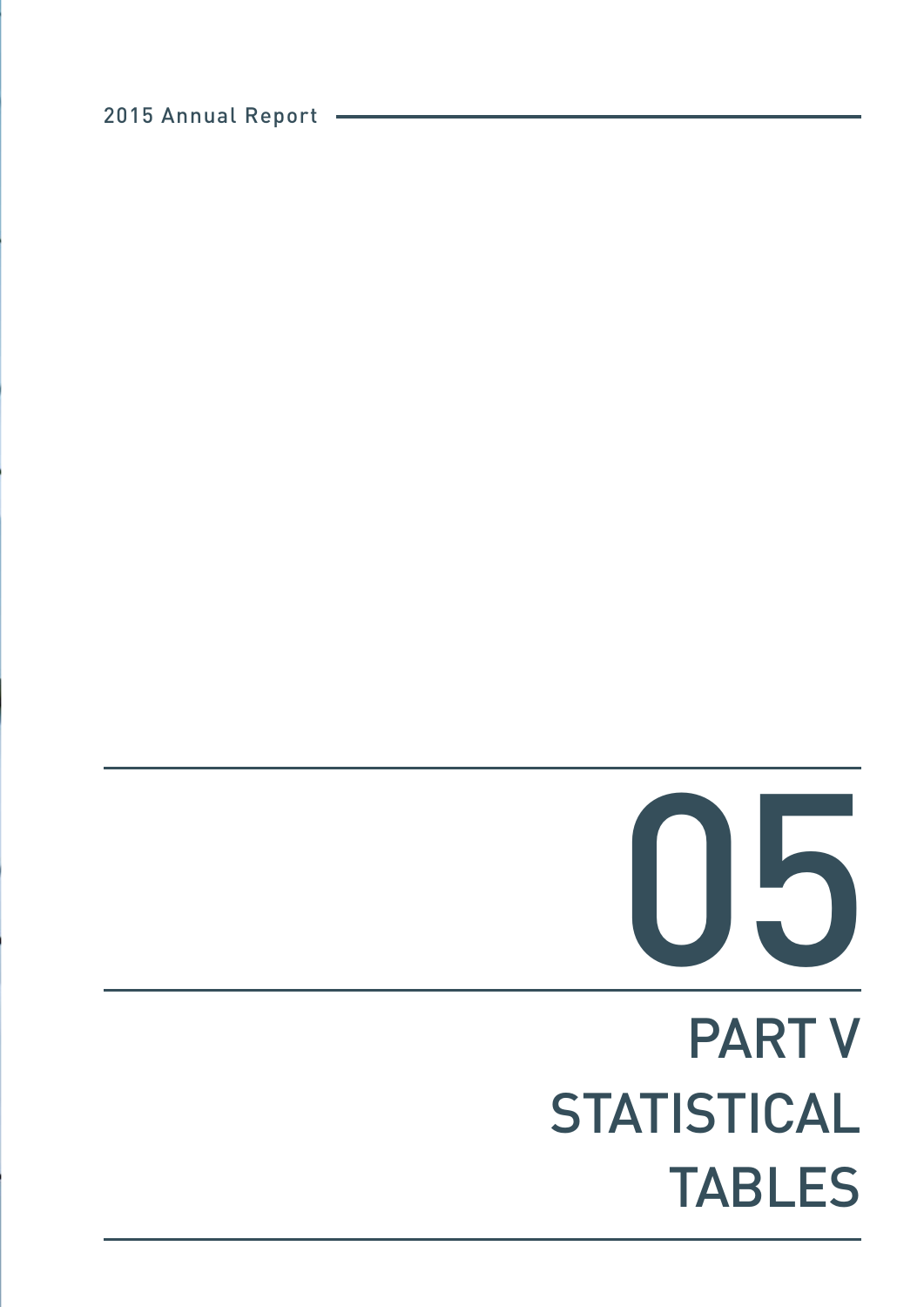| Table 1 - Main Fconomic Indicators                        |          |          |          |          |          |
|-----------------------------------------------------------|----------|----------|----------|----------|----------|
|                                                           | 2011     | 2012     | 2013     | 2014     | 2015     |
|                                                           |          |          |          |          |          |
| Gross Domestic Product at<br>current prices (LBP billion) | 60,414   | 66,481   | 71.185   | 74,714   | 76,518   |
| GDP Real Growth rate [%]                                  | 0.9      | 2.8      | 3.0      | 2.0      | 1.0      |
| GDP deflator [%]                                          | 4.5      | 7.1      | 5.3      | 2.9      | 1.4      |
| <b>BDI</b> Coincident Indicator<br>(average 100=93)*      | 255.7    | 256.6    | 264.7    | 273.2    | 278.6    |
| Trade Deficit (USD million)                               | 15,893   | 16,797   | 17,292   | 17,181   | 15,117   |
| Changes of net foreign assets<br>(USD million)            | (1,996)  | (1, 537) | (1, 128) | (1,408)  | (3, 354) |
| Banque du Liban                                           | 2,271    | 581      | 1,846    | 3,815    | (473)    |
| <b>Banks &amp; Financial Institutions</b>                 | (4, 267) | [2.118]  | (2,974)  | (5, 223) | (2,881)  |

**Sources:** Central Administration of Statistics -IMF - BDL- Customs Directorate

\* Coincident indicator prepared and published by BDL

( ) indicates a negative number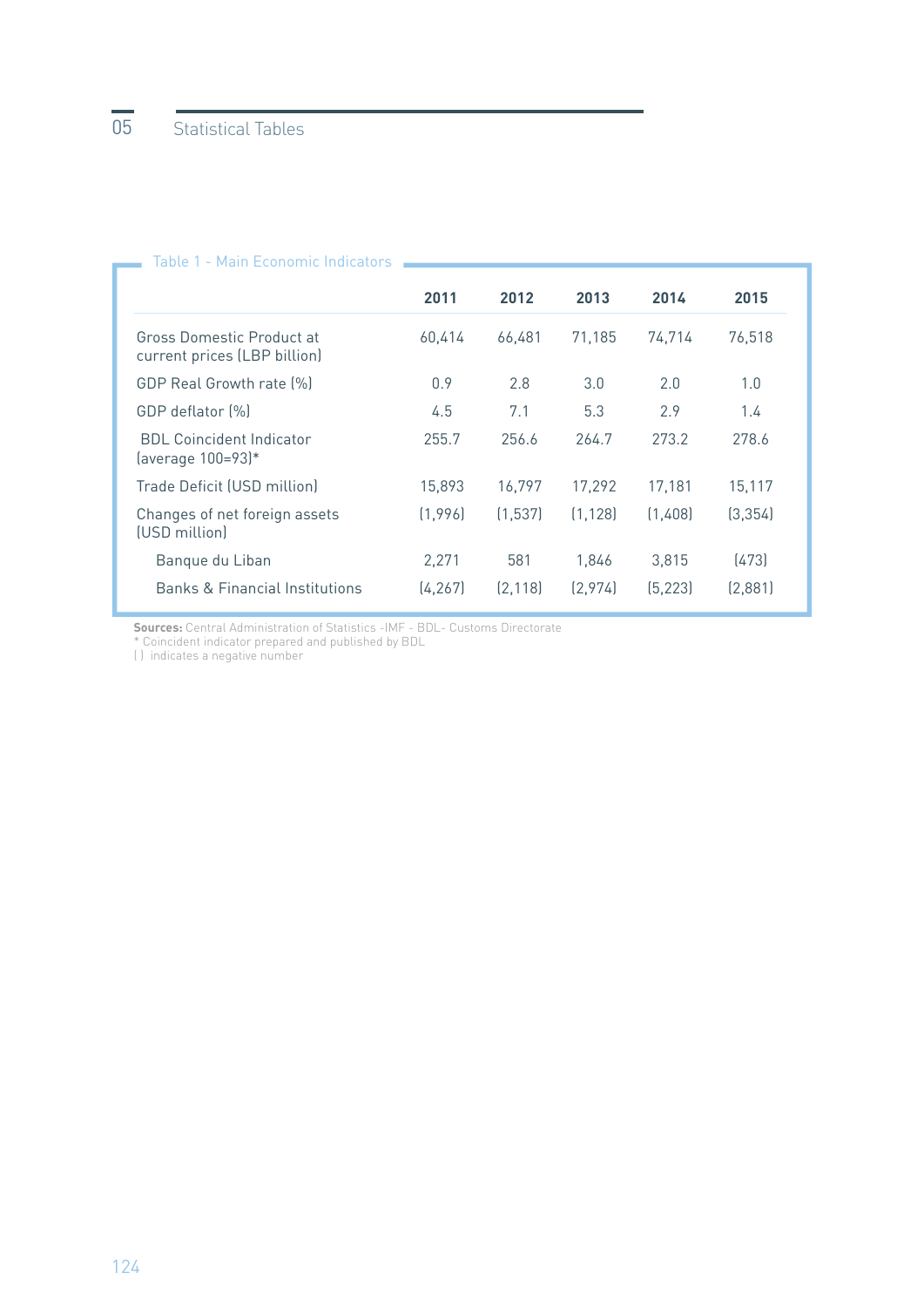| <b>Item</b>                                     | 2011      | 2012      | 2013    | 2014     | 2015    |
|-------------------------------------------------|-----------|-----------|---------|----------|---------|
| Currency in circulation                         | 2,891     | 3,213     | 3,407   | 3,647    | 4,014   |
| Demand deposits in LBP                          | 3,247     | 3,890     | 4,213   | 4,654    | 5,028   |
| Money (M1)                                      | 6,138     | 7,104     | 7,620   | 8,301    | 9,042   |
| Other Deposits in LBP                           | 52,505    | 57,973    | 61,129  | 65,099   | 69578   |
| $(M2) = (M1) + other deposits in LBP$           | 58,643    | 65,077    | 68,749  | 73,400   | 78,620  |
| Deposits in FC                                  | 87,640    | 91,402    | 98,499  | 103,724  | 107,475 |
| Bonds in FC                                     | 293       | 318       | 323     | 273      | 265     |
| $(M3) = (M2) + Deposits in FC$<br>+ Bonds in FC | 146,576   | 156,797   | 167,571 | 177,397  | 186,360 |
| <b>Counterparts:</b>                            |           |           |         |          |         |
| Net foreign Assets                              | 65,464    | 64,437    | 56,556  | 53,661   | 46,608  |
| Net claims on public Sector                     | 50,909    | 54,596    | 59,568  | 63,226   | 70,688  |
| Valuation adjustment                            | (13, 285) | (14, 708) | (8,426) | [8, 146] | (6,401) |
| Claims on private sector                        | 54,164    | 59,690    | 65,949  | 71,217   | 75,695  |
| Other items (net)                               | (10,676)  | (7, 219)  | (6,076) | (2, 561) | (229)   |
| <b>Total</b>                                    | 146,576   | 156,797   | 167,571 | 177,397  | 186,360 |

×.

Table 2 - Monetary situation (end of period, LBP billion)

**Source:** Banque du Liban

( ) indicates a negative number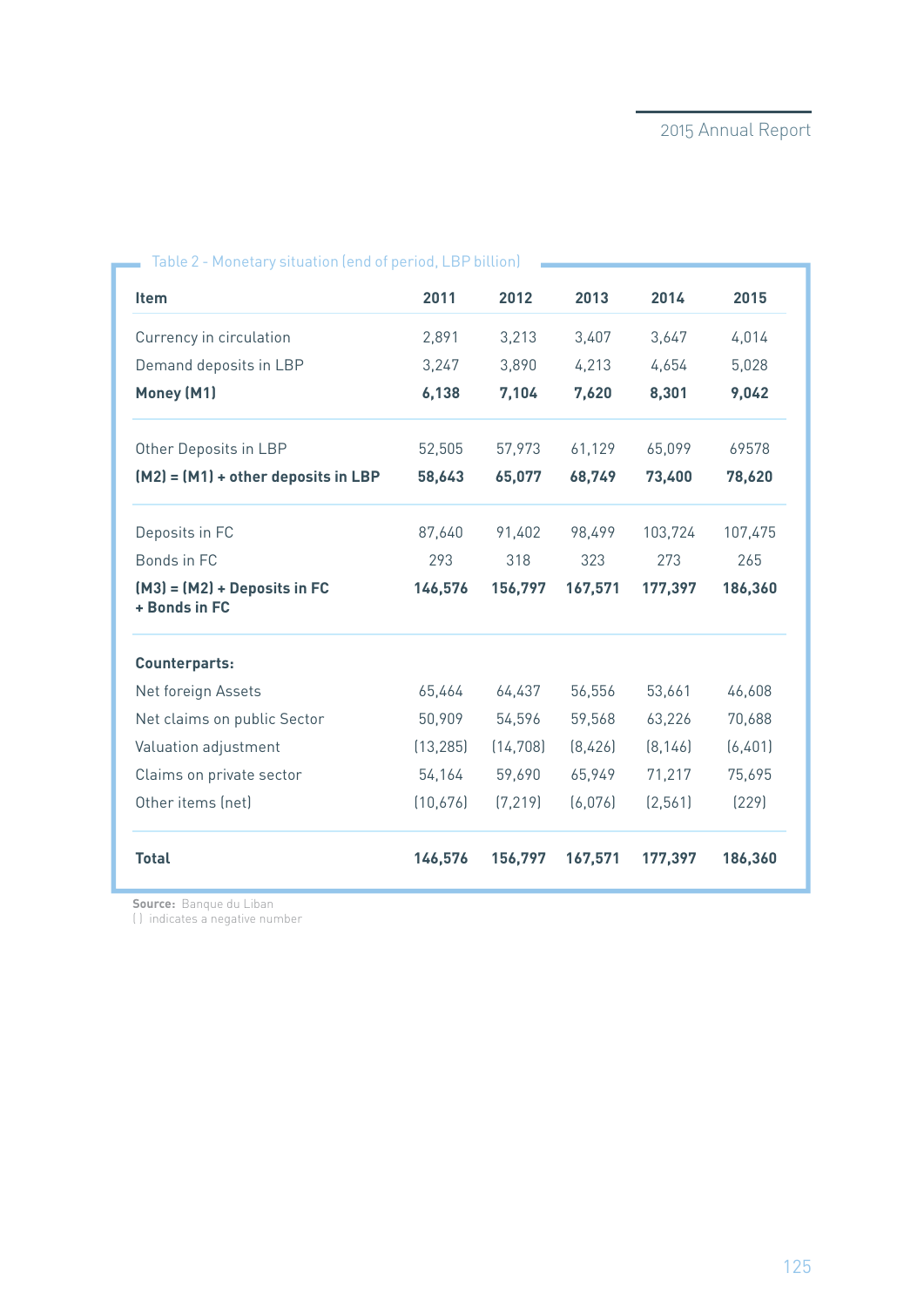|                                           | 2011     | 2012   | 2013   | 2014     | 2015     |
|-------------------------------------------|----------|--------|--------|----------|----------|
| <b>Total public receipts</b>              | 14,070   | 14,164 | 14,201 | 16,400   | 14,435   |
| Budget revenues                           | 13,353   | 13,473 | 13,385 | 14,742   | 13,635   |
| o/w tax revenues                          | 9,885    | 10,187 | 10,116 | 10,388   | 10,330   |
| percent of total receipts (%)             | 70.3     | 71.9   | 71.2   | 63.3     | 71.6     |
| <b>Treasury Receipts</b>                  | 718      | 691    | 816    | 1,658    | 800      |
| <b>Total public payments</b>              | 17,600   | 20,081 | 20,563 | 21,032   | 20,393   |
| Budget expenditures                       | 16,022   | 15,306 | 16,058 | 18,490   | 18,108   |
| o/w salaries & indemnities                | 5,533    | 6,723  | 6,473  | 6,727    | 7,080    |
| percent of total payments (%)             | 31.4     | 33.5   | 31.5   | 32.0     | 34.7     |
| Debt Service                              | 6,034    | 5,752  | 6,000  | 6,602    | 7,050    |
| percent of total payments (%)             | 34.3     | 28.6   | 29.2   | 31.4     | 34.6     |
| Other expenses                            | 4,455    | 2,831  | 3,585  | 5,161    | 3,978    |
| percent of total payments (%)             | 25.3     | 14.1   | 17.4   | 24.5     | 19.5     |
| Treasury payments                         | 1,578    | 4,776  | 4,505  | 2,542    | 2,286    |
| <b>Overall Deficit</b>                    | 3,530    | 5,917  | 6,362  | 4,632    | 5,958    |
| Primary Balance: Surplus (+); Deficit (-) | $+2,505$ | $-166$ | $-361$ | $+1,970$ | $+1,092$ |
| In percent                                |          |        |        |          |          |
| Overall Deficit/Total payments            | 20.06    | 29.47  | 30.94  | 22.02    | 29.22    |
| Overall Deficit/GDP                       | 5.84     | 8.90   | 8.94   | 6.20     | 7.79     |
| <b>Total Receipts /GDP</b>                | 23.29    | 21.31  | 19.95  | 21.95    | 18.86    |
| <b>Total Payments/GDP</b>                 | 29.13    | 30.21  | 28.89  | 28.15    | 26.65    |
| Debt service/GDP                          | 9.99     | 8.65   | 8.43   | 8.84     | 9.21     |
| Payments minus debt service/GDP           | 19.14    | 21.55  | 20.46  | 19.31    | 17.44    |
| Debt Service/Total Receipts               | 42.89    | 40.61  | 42.25  | 40.26    | 48.84    |

#### Table 3 - Public Finances (in LBP billion)

**Source:** Ministry of Finance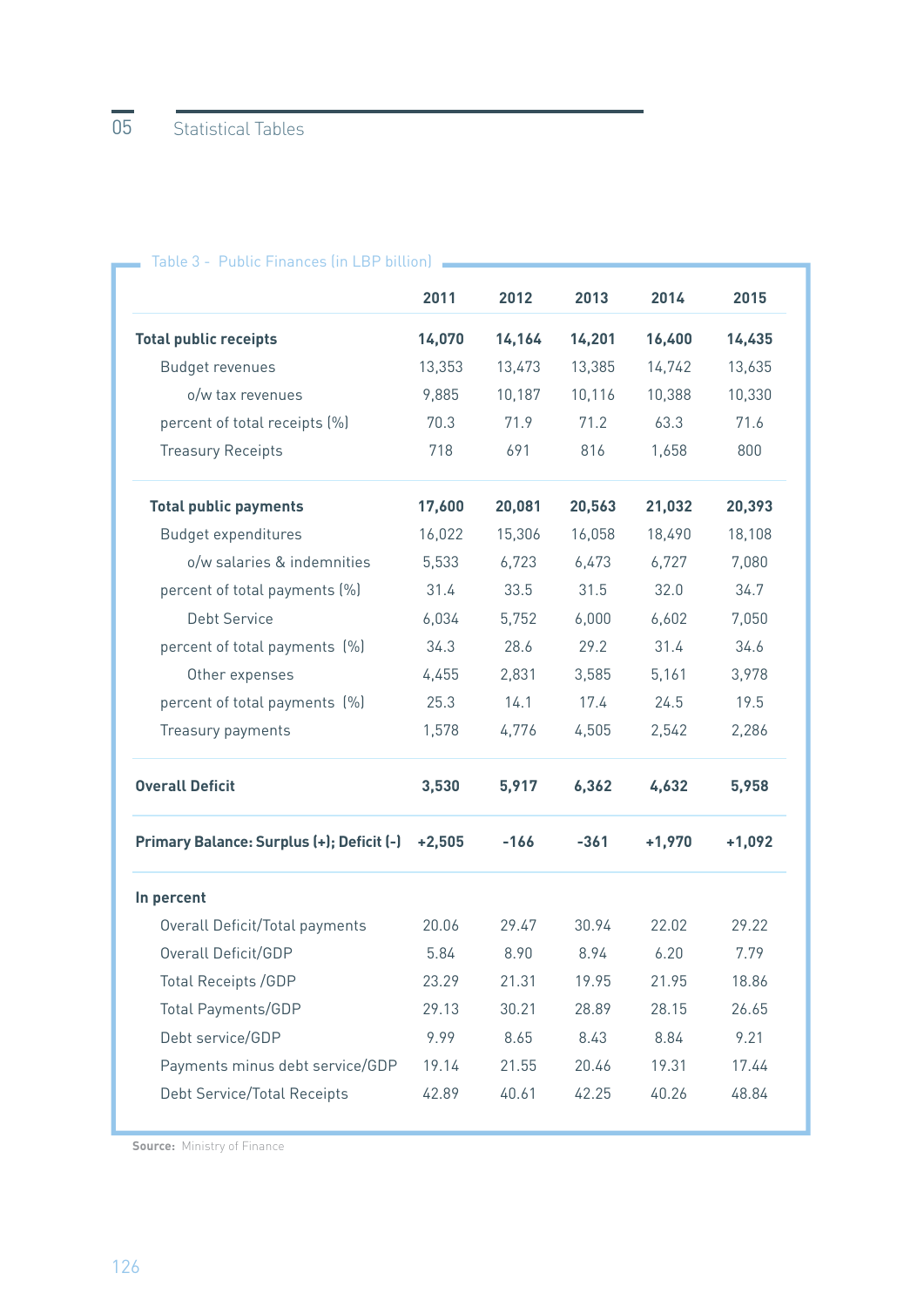| Table 4 - Public Debt Evolution Tend of periodJ    |        |        |        |         |         |
|----------------------------------------------------|--------|--------|--------|---------|---------|
|                                                    | 2011   | 2012   | 2013   | 2014    | 2015    |
| 1- Gross public debt                               | 80,887 | 86,959 | 95,710 | 100,356 | 106,013 |
| Change %                                           |        | 7.5    | 10.1   | 4.9     | 5.6     |
| 2- Debt denominated in LBP                         | 49,340 | 50,198 | 56,312 | 61,752  | 65,195  |
| Change %                                           |        | 1.7    | 12.2   | 9.7     | 5.6     |
| a- Bank of Lebanon                                 | 16,374 | 15,049 | 17,171 | 19,855  | 24,308  |
| Change %                                           |        | (8.1)  | 14.1   | 15.6    | 22.4    |
| b- Banks                                           | 25,177 | 27,267 | 29,905 | 31,468  | 29,878  |
| Change %                                           |        | 8.3    | 9.7    | 5.2     | (5.1)   |
| c-Others                                           | 7,789  | 7,882  | 9,236  | 10,429  | 11,009  |
| Change %                                           |        | 1.2    | 17.2   | 12.9    | 5.6     |
| 3- Debt denominated in FC                          | 31,547 | 36,761 | 39,398 | 38,604  | 40,818  |
| Change %                                           |        | 16.5   | 7.2    | (2.0)   | 5.7     |
| 4- Public sector deposits at<br>the banking system | 10,984 | 12,916 | 15,495 | 13,965  | 13,227  |
| Change %                                           |        | 17.6   | 20.0   | (9.9)   | (5.3)   |
| () indicates a negative number                     |        |        |        |         |         |
| In % of Total                                      |        |        |        |         |         |

|                            | 2011  | 2012  | 2013  | 2014   | 2015   |
|----------------------------|-------|-------|-------|--------|--------|
| 1- Gross public debt       | 100.0 | 100.0 | 100.0 | 100.00 | 100.00 |
| 2- Debt denominated in LBP | 61.0  | 57.7  | 58.8  | 61.5   | 61.5   |
| a-Bank of Lebanon          | 20.2  | 17.3  | 17.9  | 19.8   | 22.9   |
| b-Banks                    | 31.1  | 31.4  | 31.2  | 31.4   | 28.2   |
| c-Others                   | 9.6   | 9.1   | 9.6   | 10.4   | 10.4   |
| 3- Debt denominated in FC  | 39.0  | 42.3  | 41.2  | 38.5   | 38.5   |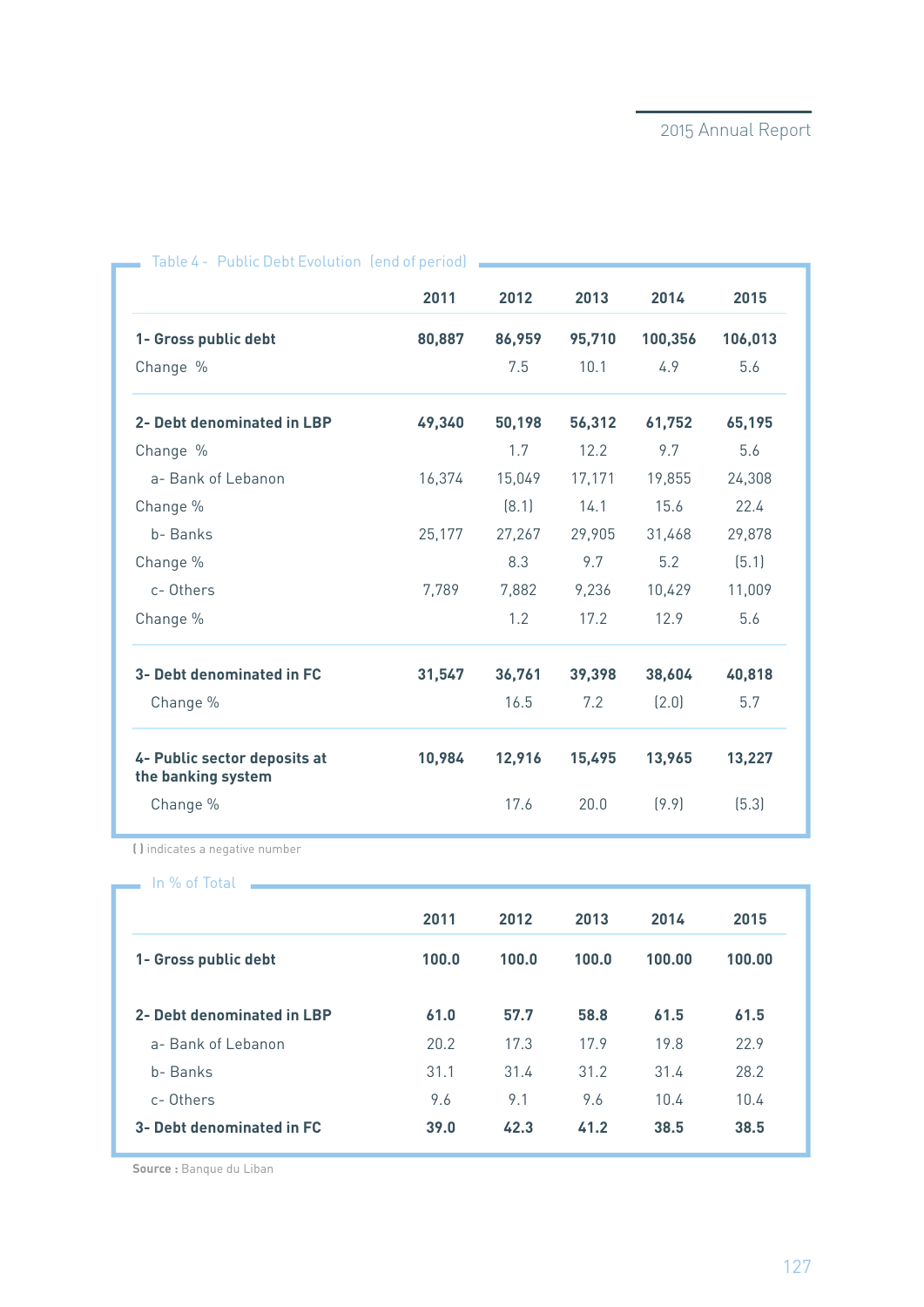# 05 Statistical Tables

|      | 3 M | 6M            | 12M   | 24M   | 36M    | 60M    | 84M    | 96M                      | 120M  | 144M  | <b>Total</b> | weighted<br>average<br>interest* [%] | weighted<br>average<br>life* (days) |
|------|-----|---------------|-------|-------|--------|--------|--------|--------------------------|-------|-------|--------------|--------------------------------------|-------------------------------------|
| 2011 |     | 127 1.581     | 911   | 3.972 | 22.129 | 11,779 | 7.885  | $\overline{\phantom{a}}$ |       |       | 48.384       | 6.83                                 | 955                                 |
| 2012 |     | 316 1.324 987 |       | 4,208 | 18,292 | 12,162 | 8.978  | 1.916                    | 1.151 | -     | 49.334       | 6.54                                 | 1,105                               |
| 2013 | 166 | 946           | 1.035 | 2,131 | 20,942 | 11,747 | 10,219 | 1,982                    | 2,844 | 3,373 | 55.385       | 6.86                                 | 1,274                               |
| 2014 | 101 | 570           | 1.217 | 2,154 | 24,005 | 12,233 | 10.219 | 1,982                    | 4.790 | 3.373 | 60,644       | 6.89                                 | 1,193                               |
| 2015 | 72  | 475           | 821   | 4.258 | 19.952 | 13,074 | 12.100 | 1,982                    | 8.005 | 3,373 | 64,112       | 6.94                                 | 1,222                               |

### Table 5 - Treasury Bills Outstanding Potfolio in LBP (Value in billion LBP) (End of period)  $\quad \blacksquare$

**Preliminary data source:** Banque du Liban

\*According to the share of each category in the total Portfolio.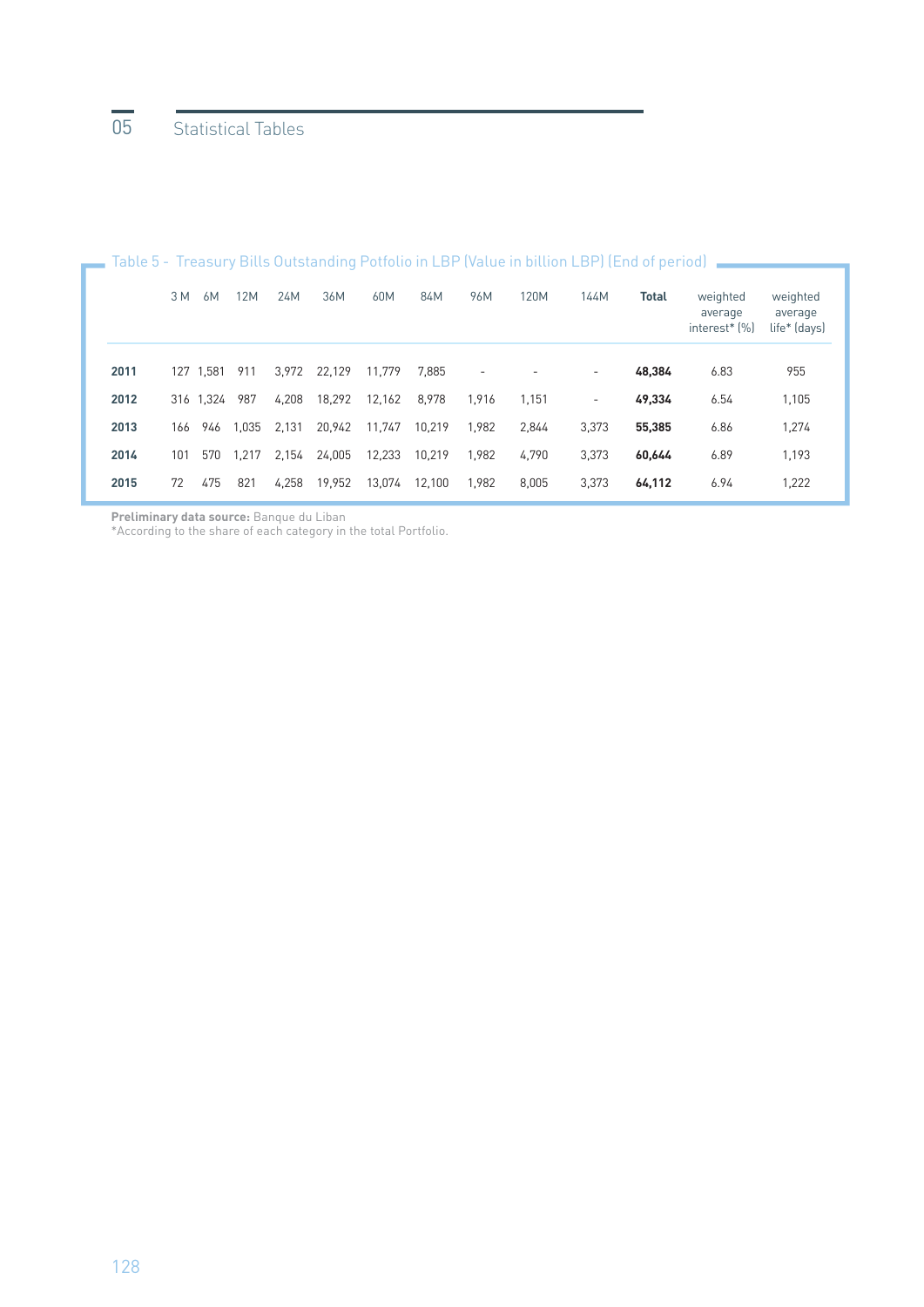| Table o - Exchange rates of major Foreign and Arab currencies (LBP per other currencies) |          |          |          |         |         |
|------------------------------------------------------------------------------------------|----------|----------|----------|---------|---------|
|                                                                                          | 2011     | 2012     | 2013     | 2014    | 2015    |
| <b>End of period</b>                                                                     |          |          |          |         |         |
| US dollar                                                                                | 1,507.50 | 1,507.50 | 1,507.50 | 1507.50 | 1507.50 |
| British pound                                                                            | 2,324.87 | 2,424.96 | 2,482.55 | 2341.75 | 2232.46 |
| Swiss Franc                                                                              | 1,602.87 | 1,645.38 | 1,690.97 | 1524.27 | 1520.88 |
| Euro                                                                                     | 1,948.59 | 1,987.79 | 2,074.77 | 1833.87 | 1646.64 |
| Japanese Yen                                                                             | 19.45    | 17.54    | 14.33    | 12.62   | 12.51   |
| Syrian Lira                                                                              | 27.05    | 19.69    | 10.64    | 8.38    | 6.81    |
| Saoudi Riyal                                                                             | 401.98   | 401.94   | 401.94   | 401.68  | 401.58  |
| Kuwaiti Dinar                                                                            | 5,409.04 | 5,353.34 | 5,341.96 | 5148.57 | 4967.05 |

Table 6 - Exchange rates of major Foreign and Arab currencies (LBP per other currencies)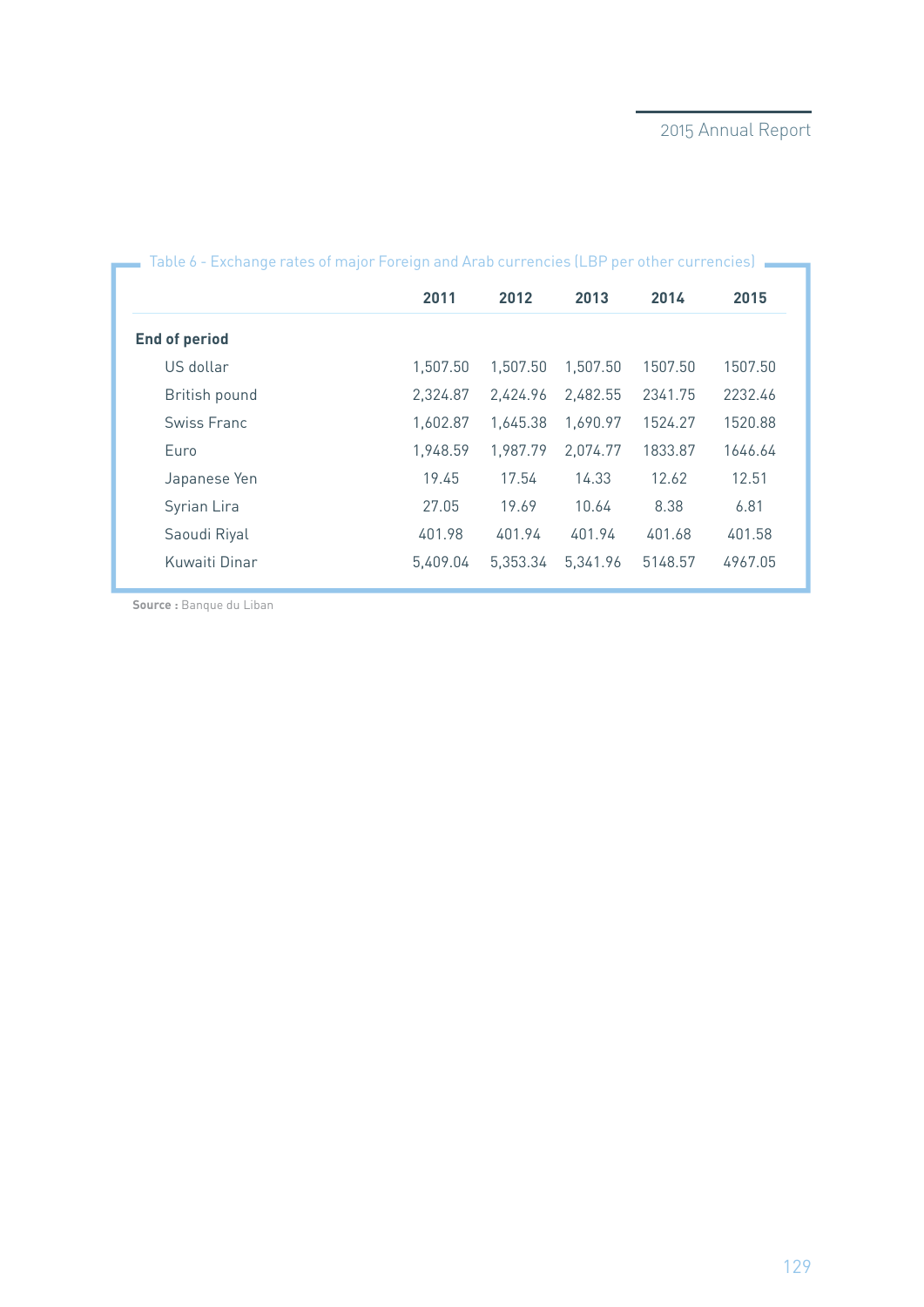|                  | on LBP  |         |         | on USD  | <b>Interbank</b><br>Rate | <b>LIBOR</b><br>3 month |
|------------------|---------|---------|---------|---------|--------------------------|-------------------------|
|                  | lending | Deposit | lending | Deposit | <b>LBP</b>               | <b>USD</b>              |
| December 2011    | 7.38    | 5.63    | 7.02    | 2.83    | 2.75                     | 0.56                    |
| December 2012    | 7.07    | 5.41    | 6.87    | 2.86    | 2.76                     | 0.31                    |
| December 2013    | 7.29    | 5.44    | 6.88    | 2.95    | 2.75                     | 0.24                    |
| January 2014     | 7.39    | 5.48    | 6.82    | 2.95    | 2.75                     | 0.24                    |
| February 2014    | 7.14    | 5.51    | 6.96    | 2.96    | 2.77                     | 0.24                    |
| March 2014       | 7.26    | 5.48    | 6.87    | 2.96    | 2.92                     | 0.23                    |
| April 2014       | 7.18    | 5.47    | 6.92    | 3.00    | 2.86                     | 0.23                    |
| May 2014         | 7.48    | 5.50    | 7.04    | 3.01    | 2.86                     | 0.23                    |
| June 2014        | 7.45    | 5.49    | 6.97    | 2.98    | 3.72                     | 0.23                    |
| <b>July 2014</b> | 7.36    | 5.54    | 6.96    | 3.02    | 4.18                     | 0.23                    |
| August 2014      | 7.21    | 5.51    | 6.96    | 3.13    | 2.79                     | 0.23                    |
| September 2014   | 7.08    | 5.51    | 6.94    | 3.04    | 2.75                     | 0.23                    |
| October 2014     | 7.29    | 5.58    | 6.95    | 3.12    | 2.79                     | 0.23                    |
| November 2014    | 6.96    | 5.55    | 7.01    | 3.10    | 3.00                     | 0.23                    |
| December 2014    | 7.49    | 5.56    | 6.97    | 3.07    | 2.75                     | 0.24                    |
| January 2015     | 7.26    | 5.57    | 6.96    | 3.12    | 2.79                     | 0.25                    |
| February 2015    | 7.18    | 5.58    | 7.05    | 3.13    | 2.75                     | 0.26                    |
| March 2015       | 6.94    | 5.57    | 7.16    | 3.12    | 2.78                     | 0.27                    |
| April 2015       | 7.10    | 5.61    | 7.08    | 3.16    | 2.84                     | 0.28                    |
| May 2015         | 7.11    | 5.56    | 7.04    | 3.14    | 2.83                     | 0.28                    |
| June 2015        | 7.12    | 5.51    | 7.03    | 3.16    | 3.27                     | 0.28                    |
| <b>July 2015</b> | 6.90    | 5.58    | 7.09    | 3.17    | 3.05                     | 0.29                    |
| August 2015      | 6.89    | 5.61    | 7.12    | 3.19    | 2.89                     | 0.32                    |
| September 2015   | 7.08    | 5.57    | 7.19    | 3.14    | 3.05                     | 0.33                    |
| October 2015     | 7.13    | 5.67    | 7.05    | 3.20    | 3.03                     | 0.32                    |
| November 2015    | 6.93    | 5.56    | 7.15    | 3.17    | 3.03                     | 0.37                    |
| December 2015    | 7.45    | 5.56    | 7.06    | 3.17    | 3.03                     | 0.54                    |

## Table 7 - Average Interest Rates at Commercial Banks (%)

**Sources:** Banque de Liban - Société Financière du Liban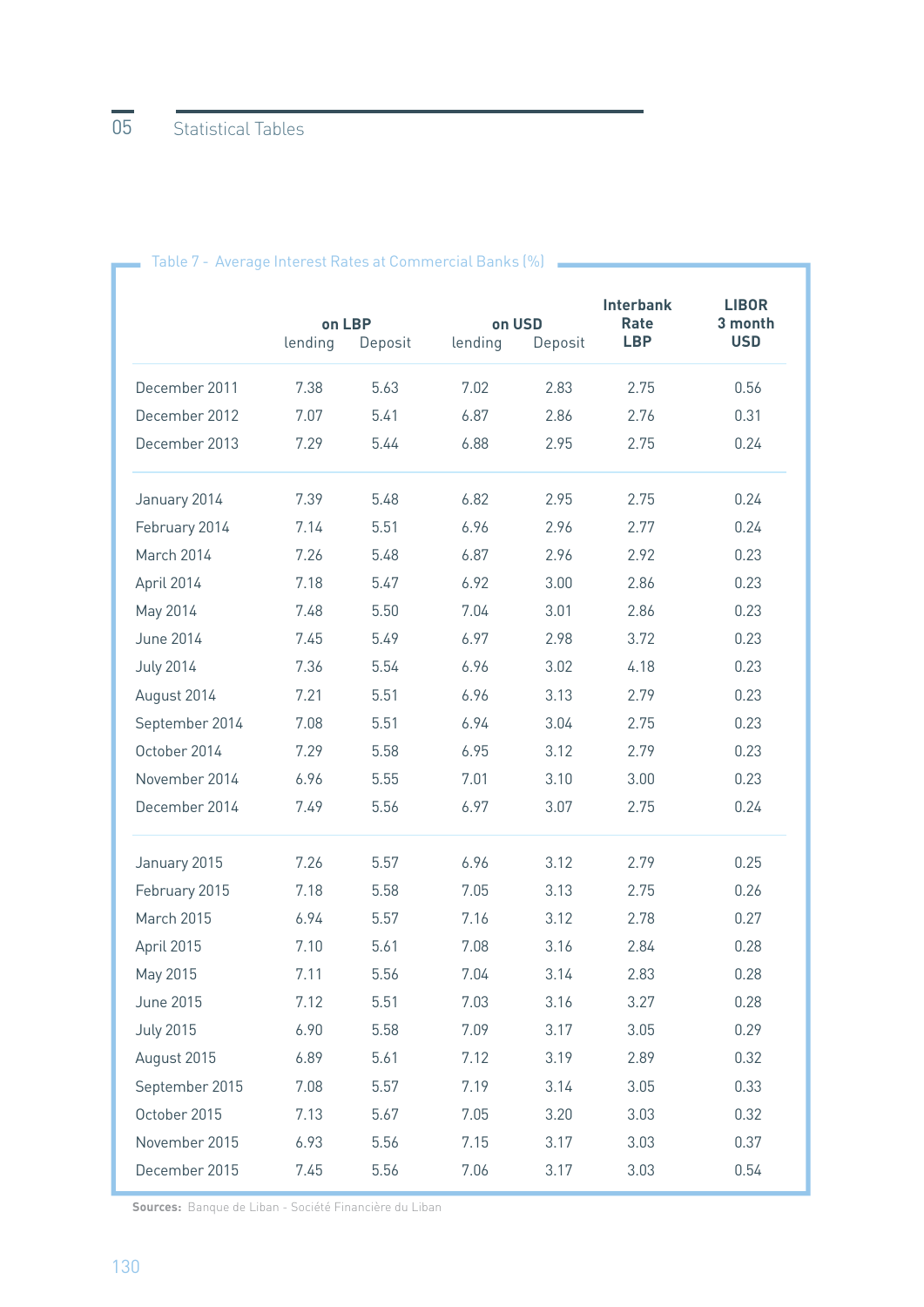| Consolidated Datance Direct of Commercial Danks (End or period - bittion EDT )<br><b>Items</b> | 2011    | 2012    | 2013    | 2014    | 2015    |
|------------------------------------------------------------------------------------------------|---------|---------|---------|---------|---------|
| <b>Assets</b>                                                                                  |         |         |         |         |         |
| <b>Reserves</b>                                                                                | 71,535  | 79,604  | 82,533  | 96,314  | 107,021 |
| Vault Cash                                                                                     | 392     | 425     | 576     | 607     | 693     |
| Deposits with Central Bank                                                                     | 71,143  | 79,179  | 81,957  | 95,707  | 106,329 |
| <b>Claims on Resident Private Sector</b>                                                       | 51,594  | 57,052  | 62,565  | 68,391  | 72,427  |
| in LBP                                                                                         | 12,820  | 14,653  | 16,757  | 18,749  | 20,573  |
| in FC                                                                                          | 38,774  | 42,399  | 45,808  | 49,642  | 51,854  |
| <b>Claims on Public Sector</b>                                                                 | 44,055  | 46,930  | 56,786  | 56,308  | 56,984  |
| Treasury Bills in LBP                                                                          | 24,849  | 27,107  | 30,114  | 31,564  | 30,243  |
| Treasury Bills in FC                                                                           | 19,100  | 19,720  | 26,544  | 24,588  | 26,600  |
| Other Claims                                                                                   | 106     | 104     | 128     | 156     | 140     |
| <b>Foreign Assets</b>                                                                          | 38,436  | 39,447  | 40,137  | 36,470  | 35,870  |
| Claims on N.R. Private Sector                                                                  | 7,764   | 8,452   | 8,862   | 8,339   | 9,316   |
| Claims on N.R. Banks                                                                           | 22,054  | 21,702  | 21,041  | 18,342  | 17,422  |
| Other Foreign Assets                                                                           | 8,618   | 9,293   | 10,235  | 9,789   | 9,132   |
| <b>Fixed Assets</b>                                                                            | 5,131   | 5,566   | 5,921   | 6,574   | 7,361   |
| <b>Unclassified Assets</b>                                                                     | 1,166   | 363     | 526     | 806     | 716     |
| <b>Total</b>                                                                                   | 211,918 | 228,963 | 248,468 | 264,863 | 280,379 |

Table 8 - Consolidated Balance Sheet of Commercial Banks (End of period - billion LBP)

**Source:** Banque du Liban. **N.R=** Non Resident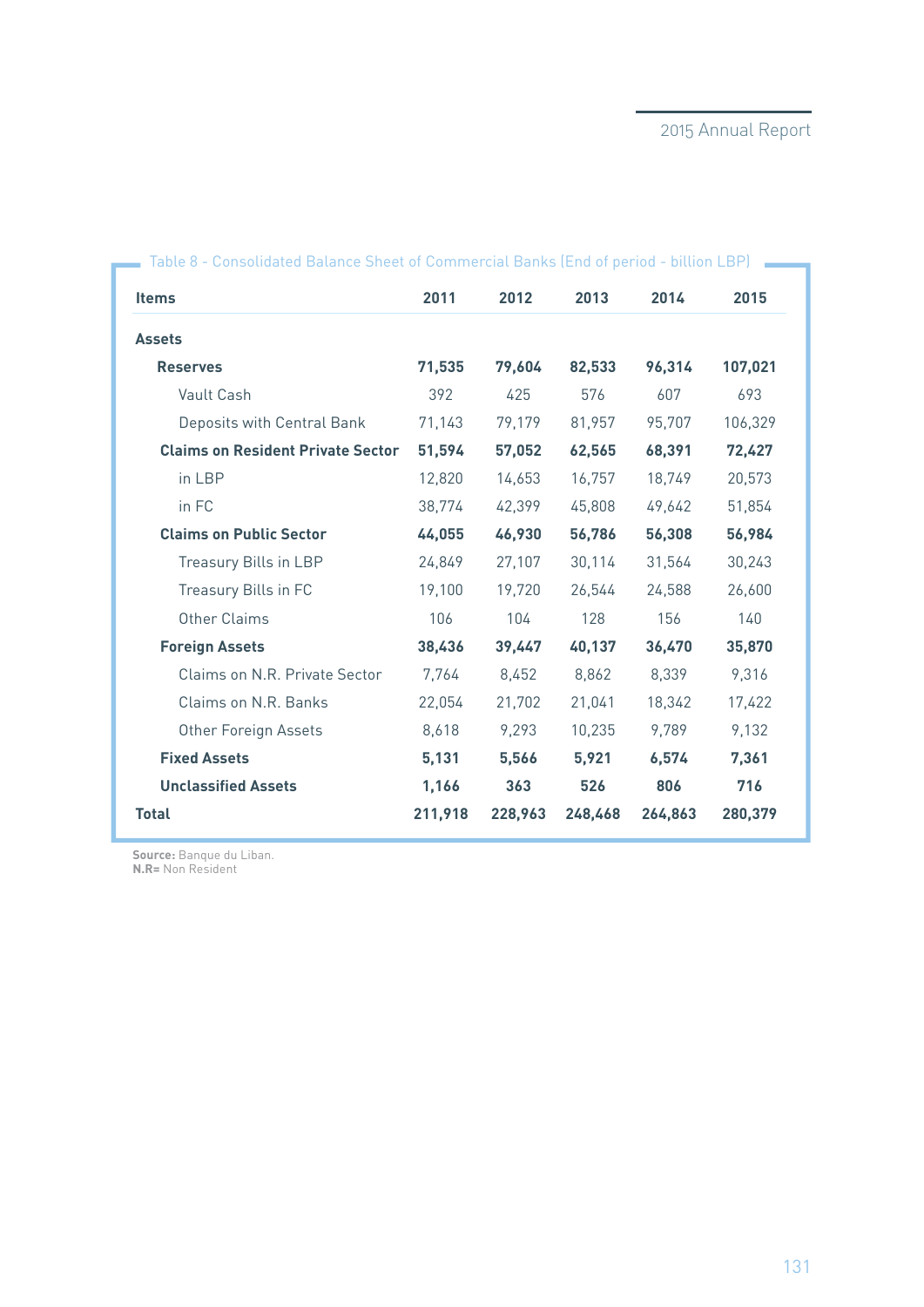$\hskip1cm$  Table 8 - Consolidated Balance Sheet of Commercial Banks (End of period - billion LBP)  $\hskip1cm$   $\hskip1cm$ (Continious)

| <b>Items</b>                            | 2011    | 2012    | 2013    | 2014    | 2015    |
|-----------------------------------------|---------|---------|---------|---------|---------|
| <b>Liabilities</b>                      |         |         |         |         |         |
| <b>Resident Private Sector Deposits</b> | 142.385 | 152,124 | 162,396 | 172,041 | 180,489 |
| Demand Deposits in LBP                  | 3,201   | 3,808   | 4,144   | 4,564   | 4,907   |
| Other Deposits in LBP                   | 52,188  | 57,491  | 60,328  | 64,278  | 68,678  |
| Deposits in FC                          | 86,997  | 90,825  | 97,924  | 103,199 | 106,904 |
| <b>Public Sector Deposits</b>           | 2,999   | 4,008   | 4.463   | 4,842   | 5.074   |
| <b>N.R. Private Sector Deposits</b>     | 32,054  | 36,311  | 42,934  | 45,680  | 48,026  |
| in LBP                                  | 4,057   | 4,997   | 5,063   | 5,815   | 6,680   |
| in FC                                   | 27,997  | 31,314  | 37,871  | 39,866  | 41,346  |
| <b>N.R Financial Sector Deposits</b>    | 8,764   | 8,897   | 7,555   | 8,795   | 9,864   |
| <b>Bonds</b>                            | 661     | 396     | 398     | 352     | 412     |
| <b>Capital Accounts</b>                 | 16,162  | 19,058  | 21,410  | 23,719  | 25,131  |
| Core Capital                            | 15,327  | 17,895  | 19.619  | 21,954  | 23,300  |
| <b>Supplementary Capital</b>            | 834     | 1,163   | 1,791   | 1,765   | 1,831   |
| <b>Unclassified Liabilities</b>         | 8,893   | 8,169   | 9,312   | 9,434   | 11,383  |
| <b>Total</b>                            | 211,918 | 228,963 | 248,468 | 264.863 | 280,379 |

**Source:** Banque du Liban. **N.R=** Non resident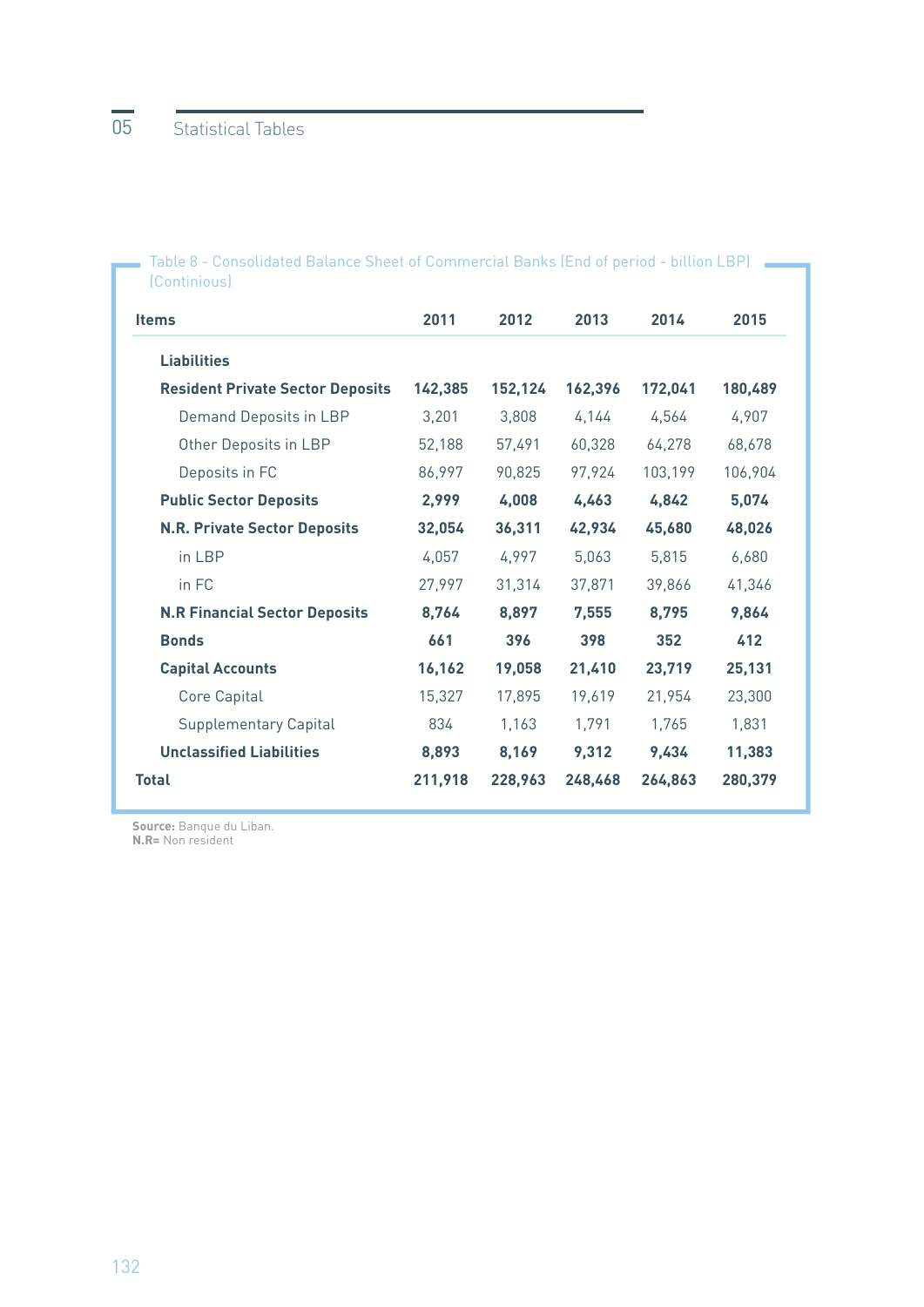| Table 9 - Evolution of the Main Items of commercial banks Consolidated Balance Sheet |         |         |         |         |         |
|--------------------------------------------------------------------------------------|---------|---------|---------|---------|---------|
| (End of period, billion LBP)                                                         |         |         |         |         |         |
|                                                                                      | 2011    | 2012    | 2013    | 2014    | 2015    |
| <b>Total Deposits of Resident</b><br>& N.R. Private Sector                           | 174,439 | 188,435 | 205,330 | 217,721 | 228,515 |
| Change %                                                                             |         | 8.0     | 9.0     | 6.0     | 5.0     |
| <b>Total Claims on Resident</b><br>& N.R. Private Sector                             | 59,358  | 65,504  | 71,427  | 76,730  | 81,743  |
| Change %                                                                             |         | 10.4    | 9.0     | 7.4     | 6.5     |
| <b>Claims on Public Sector</b>                                                       | 44,055  | 46,930  | 56,786  | 56,308  | 56,984  |
| Change %                                                                             |         | 6.5     | 21.0    | (0.8)   | 1.2     |
| Claims on N.R. Banks                                                                 | 22,054  | 21,702  | 21,041  | 18,342  | 17,422  |
| Change %                                                                             |         | (1.6)   | (3.0)   | (12.8)  | (5.0)   |
| Deposits with Central Bank                                                           | 71,143  | 79,179  | 81,957  | 95,707  | 106,329 |
| Change %                                                                             |         | 11.3    | 3.5     | 16.8    | 11.1    |
| Capital Accounts                                                                     | 16,162  | 19,058  | 21,410  | 23,719  | 25,131  |
| Change %                                                                             |         | 17.9    | 12.3    | 10.8    | 6.0     |
| <b>Total Assets</b>                                                                  | 211,918 | 228,963 | 248,468 | 264,863 | 280,379 |
| Change %                                                                             |         | 8.0     | 8.5     | 6.6     | 5.9     |
|                                                                                      |         |         |         |         |         |

**Source:** Banque du Liban.

( ) indicates a negative number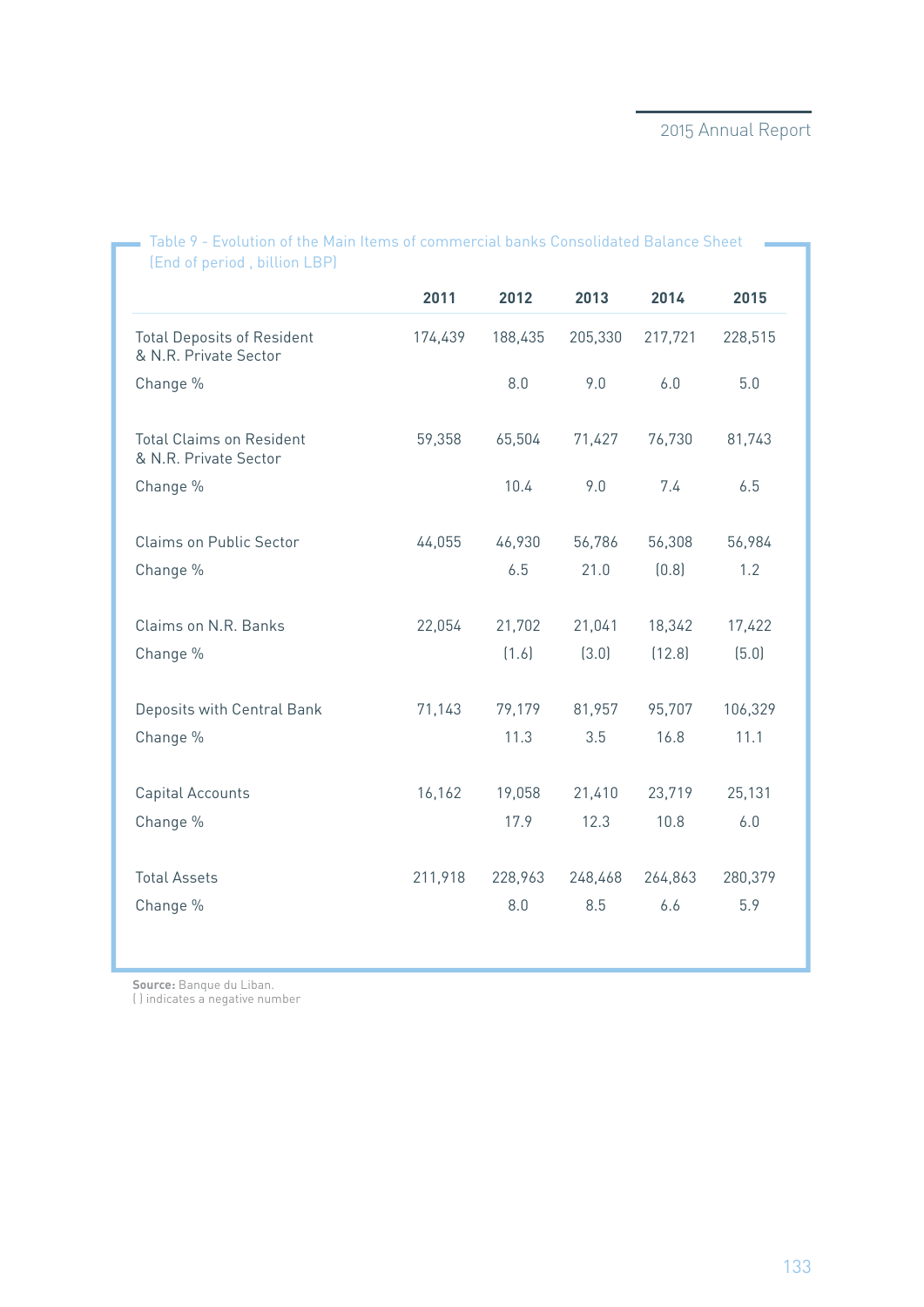|                                                                                     |        | <b>In LBP Billion</b> |        | in % of total |       |       |
|-------------------------------------------------------------------------------------|--------|-----------------------|--------|---------------|-------|-------|
|                                                                                     | 2013   | 2014                  | 2015   | 2013          | 2014  | 2015  |
|                                                                                     |        |                       |        |               |       |       |
| <b>Expenses</b>                                                                     |        |                       |        |               |       |       |
| Interest paid                                                                       | 8,422  | 9,213                 | 10,019 | 68.4          | 68.5  | 68.8  |
| Net provisions                                                                      | 186    | 294                   | 318    | 1.5           | 2.2   | 2.2   |
| <b>Staff Expenses</b>                                                               | 1,744  | 1,913                 | 2,027  | 14.2          | 14.2  | 13.9  |
| General operating expenses                                                          | 1,310  | 1,317                 | 1,419  | 10.6          | 9.8   | 9.7   |
| Depreciation and net Provisions /<br>Dividends on tangible and intangible<br>assets | 179    | 214                   | 239    | 1.5           | 1.6   | 1.6   |
| Income tax                                                                          | 467    | 493                   | 539    | 3.8           | 3.7   | 3.7   |
| <b>Total</b>                                                                        | 12,308 | 13,444                | 14,561 | 100.0         | 100.0 | 100.0 |
| Income                                                                              |        |                       |        |               |       |       |
| Received interests                                                                  | 12,716 | 13,709                | 14,842 | 86.1          | 85.5  | 85.3  |
| Net commissions received<br>& other financial operations revenue                    | 2,054  | 2,294                 | 2,523  | 13.9          | 14.3  | 14.5  |
| Other Revenues                                                                      | (2)    | 30                    | 35     | 0.0           | 0.2   | 0.2   |
| <b>Total</b>                                                                        | 14,768 | 16,033                | 17,400 | 100.0         | 100.0 | 100.0 |
| <b>Net Profit</b>                                                                   | 2,460  | 2,589                 | 2,839  |               |       |       |

## Table 10 - Banks' Expenses & Income Distribution

**Source:** Banque du Liban.

**N.R=** Non resident

**( )** Indicates a negative number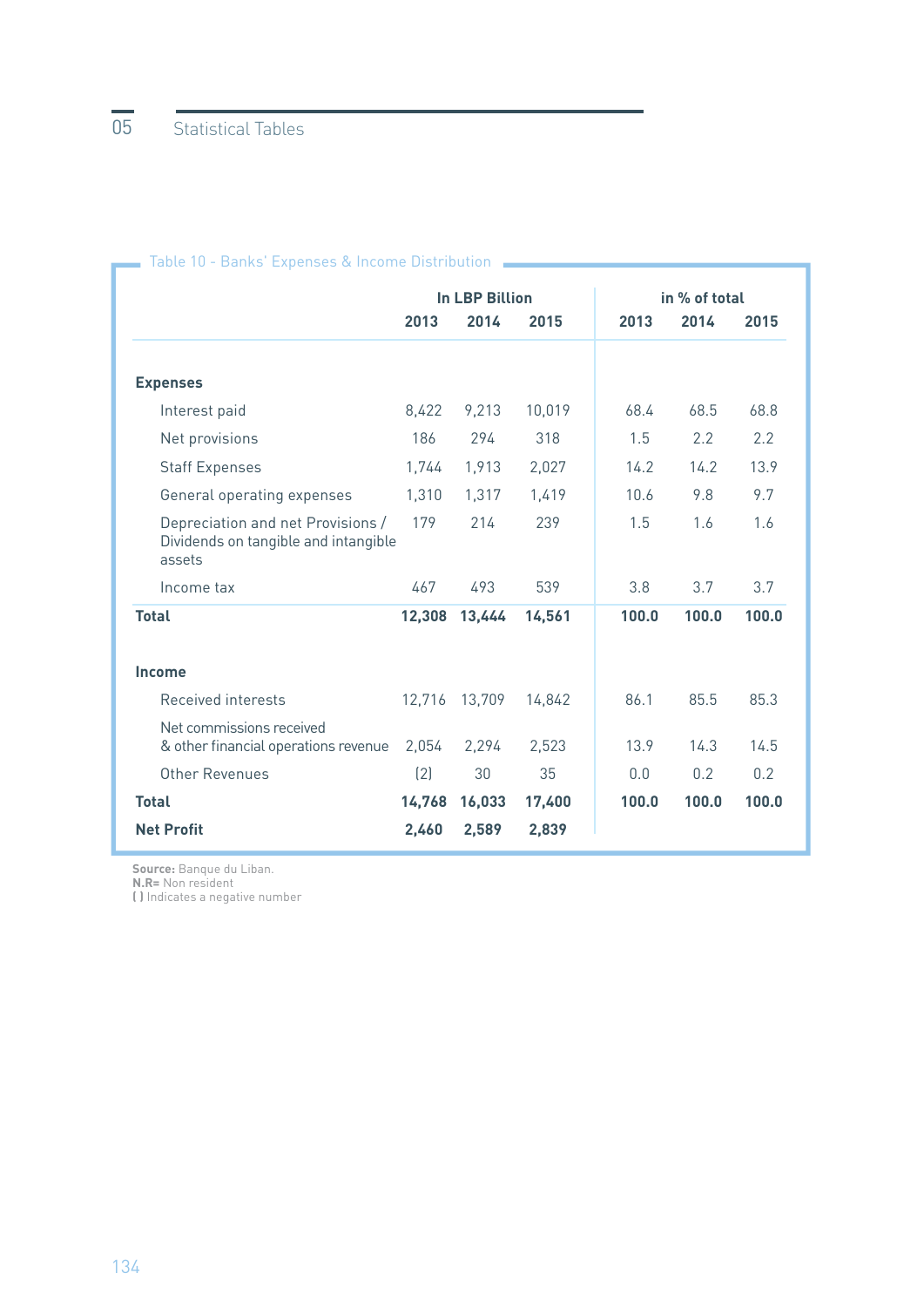|                                                                                         | <b>In LBP Billion</b> |        |        | Annual change (%)        |           |
|-----------------------------------------------------------------------------------------|-----------------------|--------|--------|--------------------------|-----------|
|                                                                                         | 2013                  | 2014   | 2015   | 2013/2014                | 2014/2015 |
|                                                                                         |                       |        |        |                          |           |
| 1- Interest Received                                                                    | 12,716                | 13,709 | 14,842 | 7.8                      | 8.3       |
| 2- Interest Paid                                                                        | 8.422                 | 9,213  | 10,019 | 9.4                      | 8.7       |
| 3- Interest margin (1-2)                                                                | 4,294                 | 4,496  | 4,823  | 4.7                      | 7.3       |
| 4- Net Provisions for doubtful debt                                                     | 186                   | 294    | 318    | 58.1                     | 8.2       |
| 5- Net Interest received (3-4)                                                          | 4,108                 | 4,202  | 4,505  | 2.3                      | 7.2       |
| 6- Net Commissions received<br>& other operating income                                 | 2,054                 | 2,294  | 2,523  | 11.7                     | 10.0      |
| 7- Net Financial Income (5+6)                                                           | 6,162                 | 6,496  | 7,028  | 5.4                      | 8.2       |
| 8- Staff Expenses                                                                       | 1,744                 | 1,913  | 2,027  | 9.7                      | 6.0       |
| 9- Other operating charges                                                              | 1,310                 | 1,317  | 1,419  | 0.5                      | 7.7       |
| 10- Depreciation and net Provisions /<br>Dividends on tangible and intangible<br>assets | 179                   | 214    | 239    | 19.6                     | 11.7      |
| 11- Net profit before tax (7-8-9-10)                                                    | 2,929                 | 3.052  | 3,343  | 4.2                      | 9.5       |
| 12- Net Extraordinary income                                                            | $\left( 2\right)$     | 30     | 35     | $\overline{\phantom{a}}$ | 16.7      |
| 13- Income tax                                                                          | 467                   | 493    | 539    | 5.6                      | 9.3       |
| 14- Net income after tax (11+12-13)                                                     | 2,460                 | 2,589  | 2,839  | 5.24                     | 9.7       |

Table 11 - Consolidated Profit and Loss Accounts of all banks operating in Lebanon  $\blacksquare$ 

**Source:** Banque du Liban.

**( )** indicates a negative number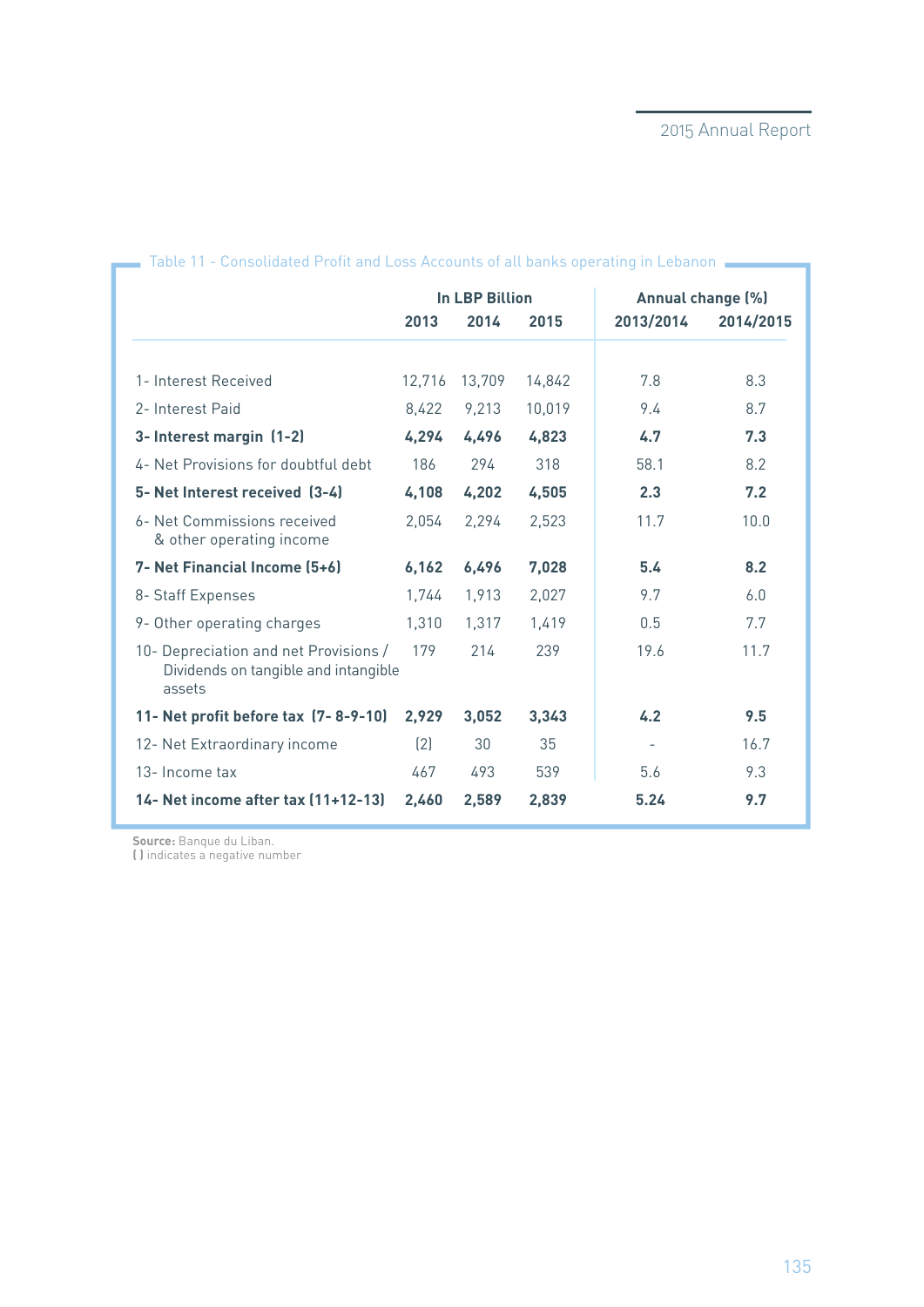| Expression of Bepopits and otaling at Banno (End of perfoa)<br>In Lebanese Pounds (billion LBP) | 2011   | 2012   | 2013   | 2014   | 2015   |
|-------------------------------------------------------------------------------------------------|--------|--------|--------|--------|--------|
| Deposits of Resident and<br>N.R. Private Sector                                                 | 59,445 | 66,296 | 69,535 | 74,656 | 80,265 |
| Change %                                                                                        |        | 11.5   | 4.9    | 7.4    | 7.5    |
| <b>Claims on Resident Private Sector</b>                                                        | 12,820 | 14,653 | 16,757 | 18,749 | 20,573 |
| Change %                                                                                        |        | 14.3   | 14.4   | 11.9   | 9.7    |
| Claims / Deposits (%)                                                                           | 21.6   | 22.1   | 24.1   | 25.1   | 25.6   |
|                                                                                                 |        |        |        |        |        |
| In Foreign Currencies (USD million)                                                             |        |        |        |        |        |
| Deposits of Resident and N.R. Private sector 76,281                                             |        | 81,021 | 90,080 | 94,902 | 98,342 |
| Change %                                                                                        |        | 6.2    | 11.2   | 5.4    | 3.6    |
| Claims on Resident and N.R. Private Sector                                                      | 30,871 | 33,732 | 36,265 | 38,462 | 40,577 |
| Change %                                                                                        |        | 9.3    | 7.5    | 6.1    | 5.5    |
| Claims / Deposits (%)                                                                           | 40.5   | 41.6   | 40.3   | 40.5   | 41.3   |

Table 12 - Evolution of Deposits and Claims at Banks (End of period)

**Source:** Banque du Liban. **N.R=** Non resident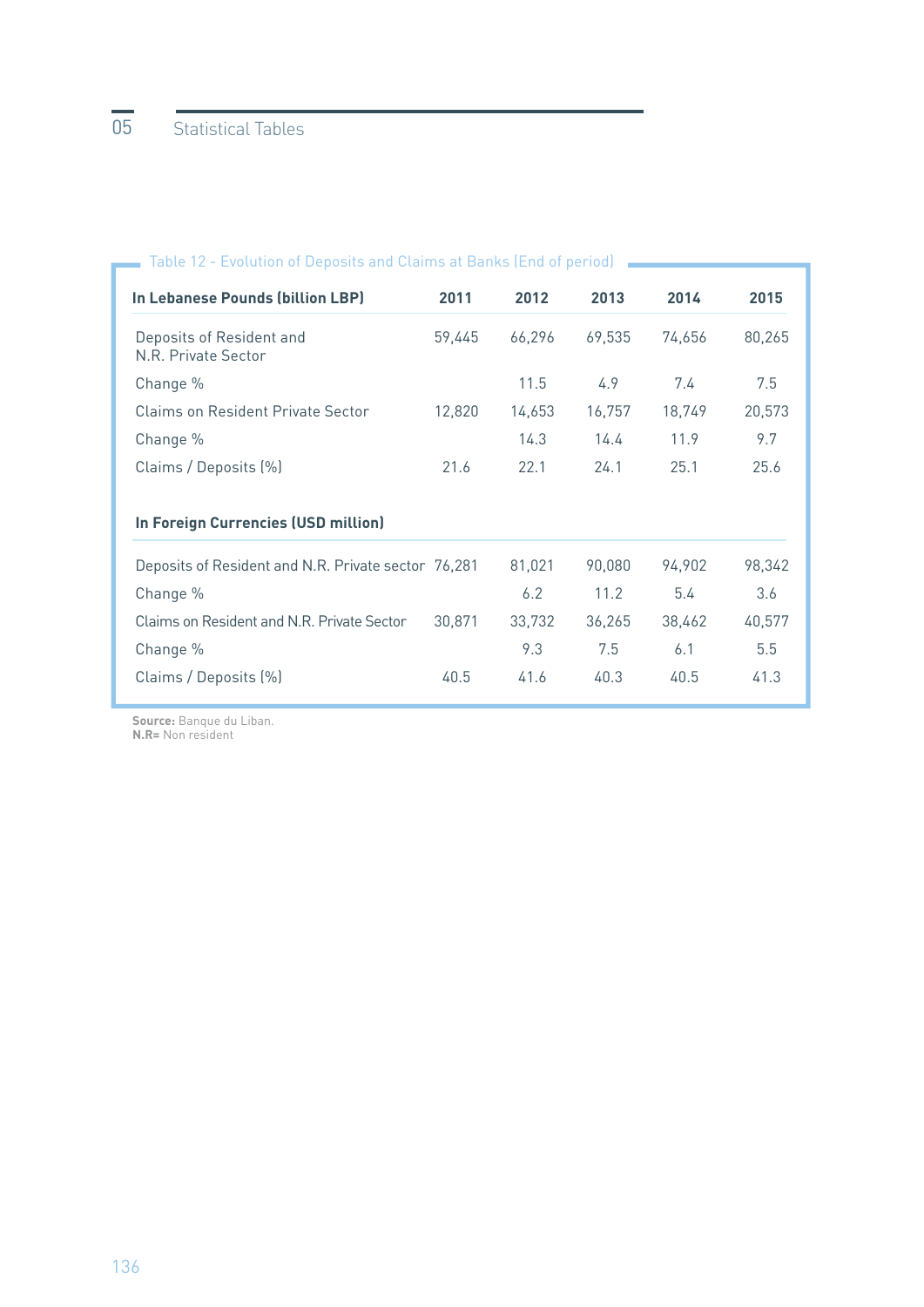| Table 13 - Concentration of Banking Activity - End of 2014 (%) |               |                 |                |  |  |  |
|----------------------------------------------------------------|---------------|-----------------|----------------|--|--|--|
|                                                                | <b>Assets</b> | <b>Deposits</b> | <b>Credits</b> |  |  |  |
| First Five Groups                                              | 56.8          | 57.8            | 57.3           |  |  |  |
| First Ten Groups                                               | 82.5          | 82.8            | 81.0           |  |  |  |
| First twenty Groups                                            | 94.1          | 95.2            | 94.5           |  |  |  |
| <b>First Thirty Groups</b>                                     | 98.3          | 99.2            | 98.9           |  |  |  |
| <b>All Banks</b>                                               | 100.0         | 100.0           | 100.0          |  |  |  |
|                                                                |               |                 |                |  |  |  |

#### Table 13 - Concentration of Banking Activity - End of 2014 (%)



Total Assets

**Source:** BILANBANQUES 2015.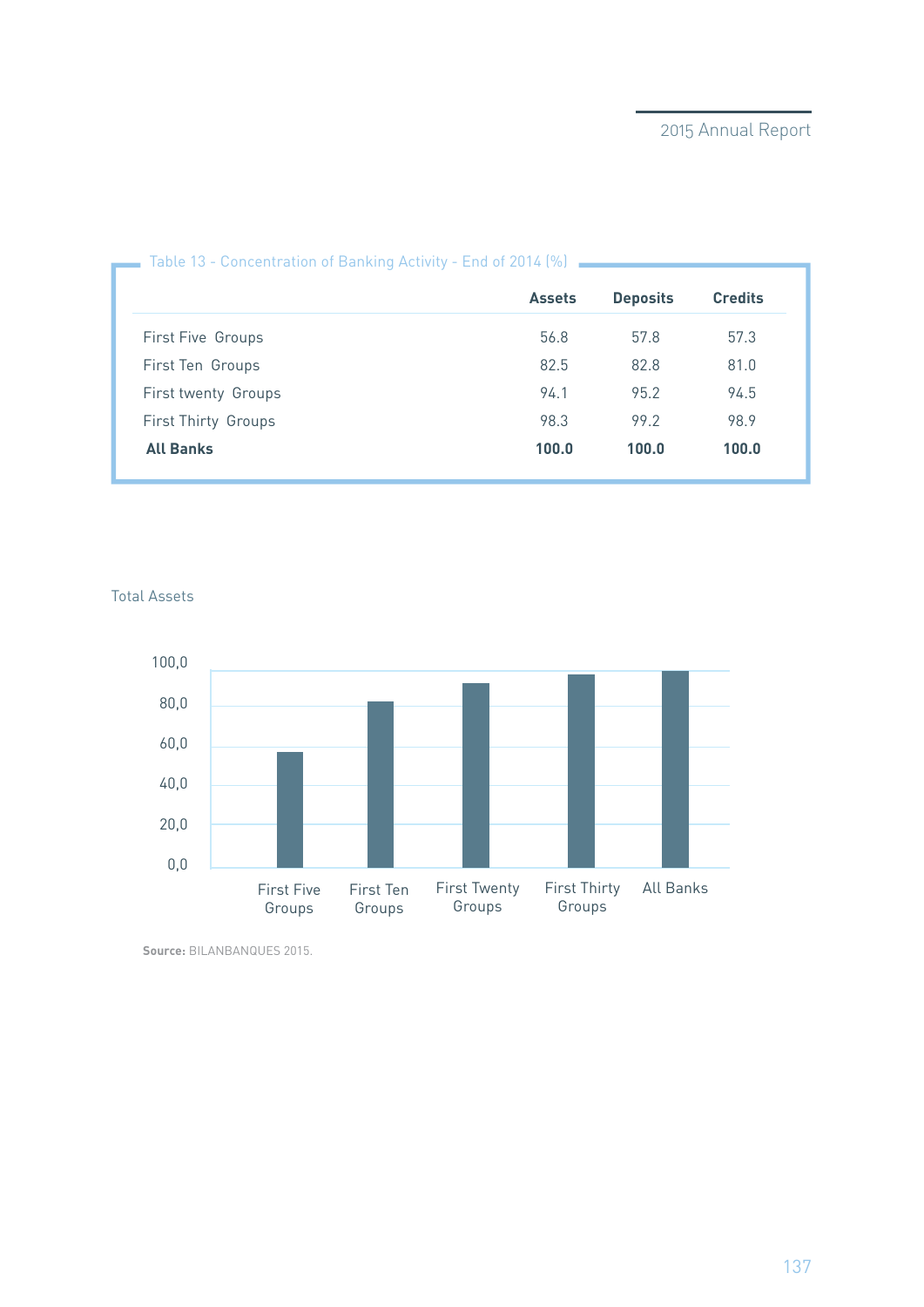| <b>Region</b>    |               | by region     | by depositor  |               |  |
|------------------|---------------|---------------|---------------|---------------|--|
|                  | <b>Dec-14</b> | <b>Dec-15</b> | <b>Dec-14</b> | <b>Dec-15</b> |  |
| Beirut & Suburbs | 69.30         | 68.98         | 48.45         | 48.30         |  |
| Mount Lebanon    | 13.63         | 13.91         | 18.27         | 18.57         |  |
| Bekaa            | 4.85          | 4.83          | 8.81          | 8.71          |  |
| South Lebanon    | 6.50          | 6.55          | 12.28         | 12.30         |  |
| North Lebanon    | 5.72          | 5.73          | 12.19         | 12.12         |  |
| <b>Total</b>     | 100.00        | 100.00        | 100.00        | 100.00        |  |
|                  |               |               |               |               |  |

#### Table 14 - Regional Distribution of Bank Deposits (eop, %)

**Source:** Banque du Liban.

## Regional Distribution of Bank Credits (eop, %)

| <b>Region</b>    | by region |               |          | by depositor  |  |  |
|------------------|-----------|---------------|----------|---------------|--|--|
|                  | $Dec-14$  | <b>Dec-15</b> | $Dec-14$ | <b>Dec-15</b> |  |  |
| Beirut & Suburbs | 76.93     | 76.46         | 54.77    | 54.71         |  |  |
| Mount Lebanon    | 11.44     | 11.83         | 17.49    | 17.57         |  |  |
| Bekaa            | 3.10      | 3.06          | 7.21     | 7.06          |  |  |
| South Lebanon    | 4.47      | 4.53          | 9.79     | 9.87          |  |  |
| North Lebanon    | 4.06      | 4.12          | 10.74    | 10.79         |  |  |
| <b>Total</b>     | 100.00    | 100.00        | 100.00   | 100.00        |  |  |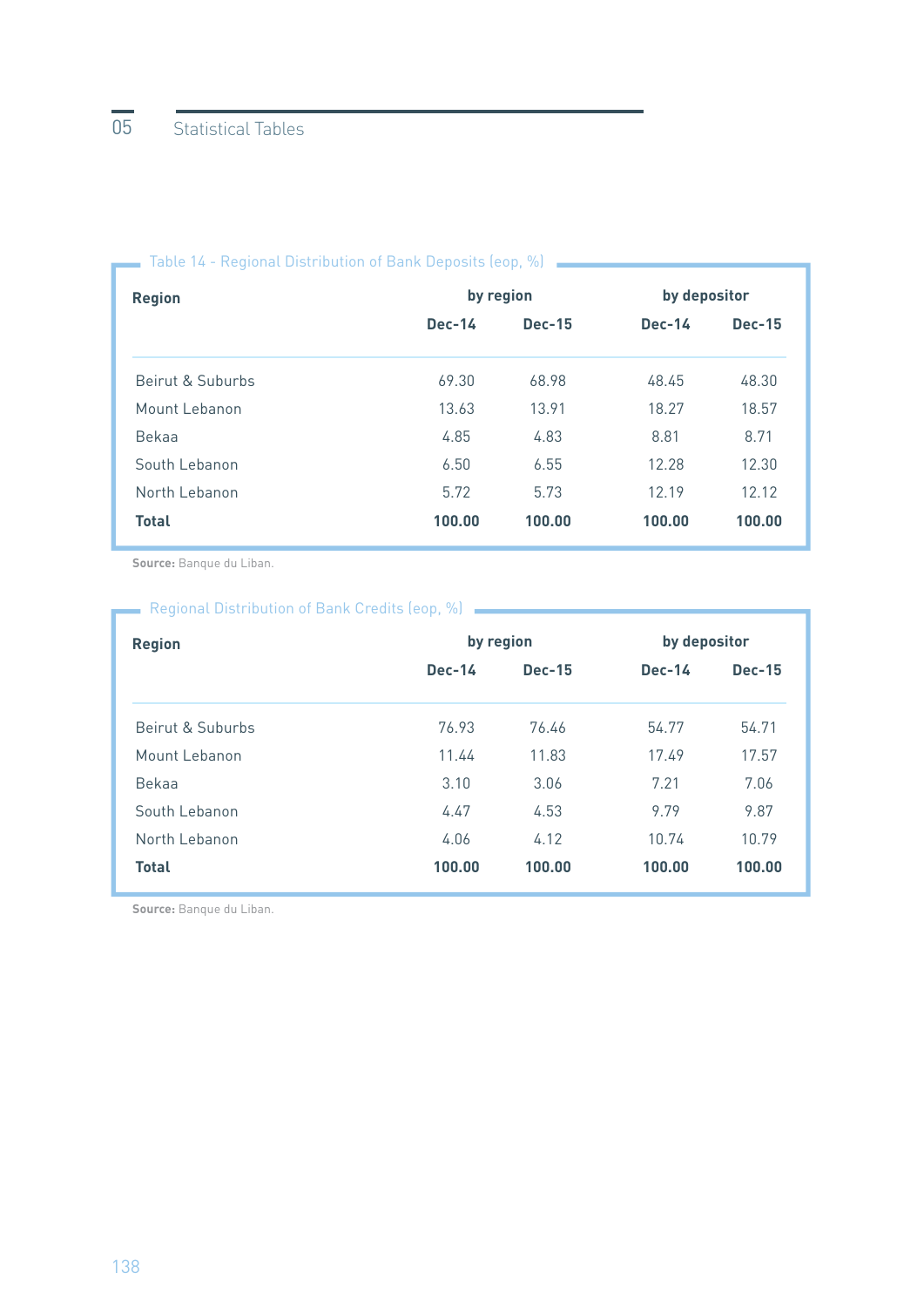|                                   | $Dec-14$      |        | <b>Dec-15</b> |        |
|-----------------------------------|---------------|--------|---------------|--------|
|                                   | <b>Number</b> | ℅      | <b>Number</b> | ℅      |
| Less than 5 millions LBP          | 46,481        | 9.31   | 63.256        | 11.09  |
| Between 5 & 25 millions LBP       | 259,663       | 51.99  | 303,006       | 53.15  |
| Between 25 & 100 millions LBP     | 114.118       | 22.85  | 116,426       | 20.42  |
| Between 100 & 500 millions LBP    | 64,991        | 13.01  | 72,412        | 12.70  |
| Between 500 & 1000 millions LBP   | 6.369         | 1.28   | 6.892         | 1.21   |
| Between 1000 & 5000 millions LBP  | 5,464         | 1.09   | 5,722         | 1.00   |
| Between 5000 & 10000 millions LBP | 1.148         | 0.23   | 1,192         | 0.21   |
| More than 10000 millions LBP      | 1,211         | 0.24   | 1,234         | 0.22   |
| <b>Total</b>                      | 499,445       | 100.00 | 570,140       | 100.00 |

## Table 15 - Disrtibution of Beneficiaries by Credit Range (end of period) –

**Source:** Banque du Liban.

| DISTribution of Utilized Credit Amount by Credit Range (End of period - billion LBP) - |              |        |              |        |
|----------------------------------------------------------------------------------------|--------------|--------|--------------|--------|
|                                                                                        | $Dec-14$     |        | $Dec-15$     |        |
|                                                                                        | <b>Value</b> | $\%$   | <b>Value</b> | %      |
| Less than 5 millions LBP                                                               | 98           | 0.11   | 136          | 0.15   |
| Between 5 & 25 millions LBP                                                            | 3,520        | 4.07   | 3,836        | 4.13   |
| Between 25 & 100 millions LBP                                                          | 5,324        | 6.16   | 5,467        | 5.89   |
| Between 100 & 500 millions LBP                                                         | 12,954       | 14.98  | 14,421       | 15.54  |
| Between 500 & 1000 millions LBP                                                        | 4,370        | 5.05   | 4,728        | 5.10   |
| Between 1000 & 5000 millions LBP                                                       | 11,591       | 13.41  | 12,206       | 13.16  |
| Between 5000 & 10000 millions LBP                                                      | 8.092        | 9.36   | 8,488        | 9.15   |
| More than 10000 millions LBP                                                           | 40.505       | 46.85  | 43.491       | 46.88  |
| <b>Total</b>                                                                           | 86.454       | 100.00 | 92.773       | 100.00 |

Distribution of Utilized Credit Amount by Credit Range (End of period - billion LBP)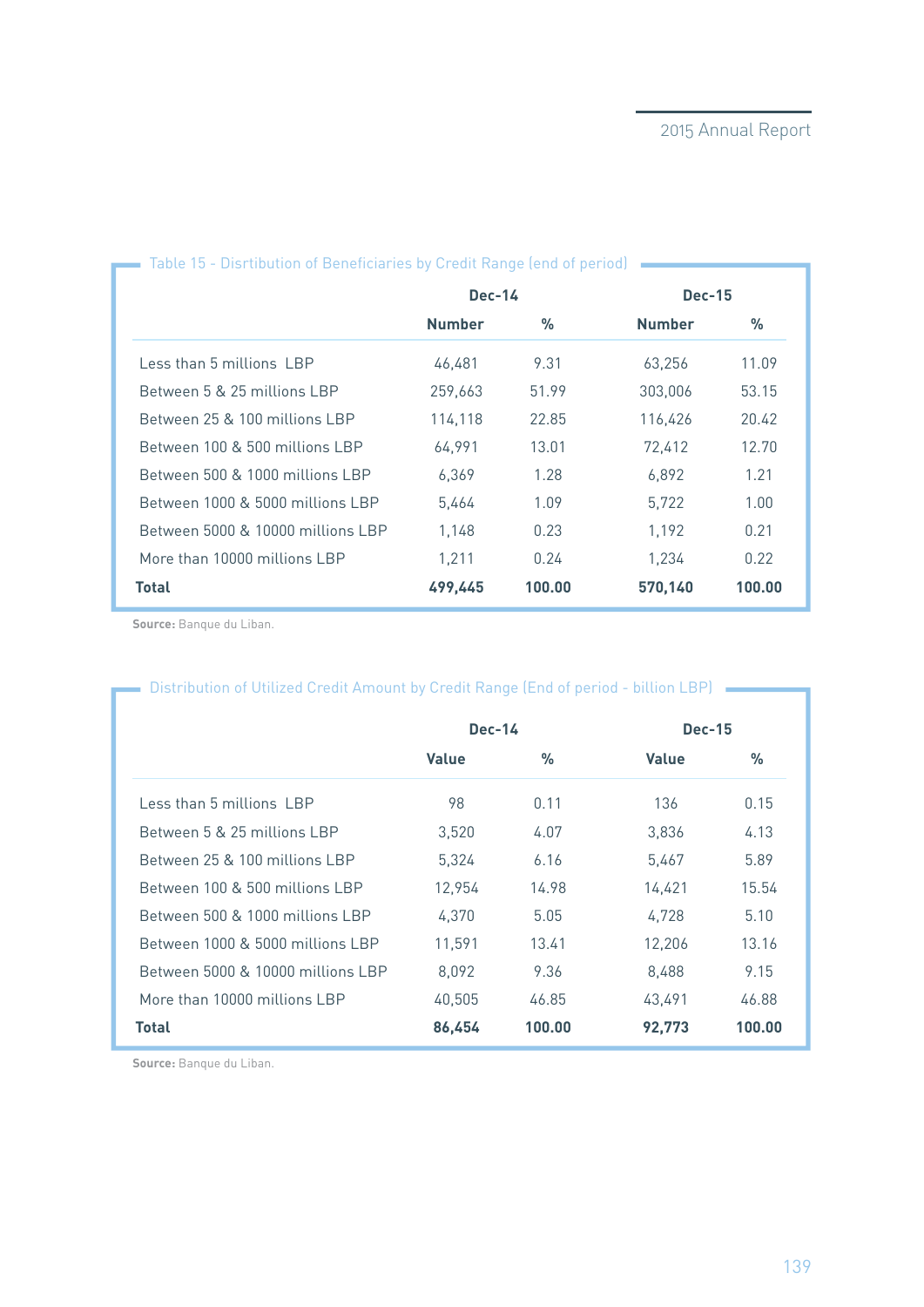| <u> Table 10 - Jectorial Distribution or Ottized Credits In the Financial Jector (2011 - 2019)</u> |        |        |        |        |        |
|----------------------------------------------------------------------------------------------------|--------|--------|--------|--------|--------|
| <b>Economic Sector</b>                                                                             | 2011   | 2012   | 2013   | 2014   | 2015   |
| Agriculture                                                                                        | 644    | 683    | 824    | 994    | 1,064  |
| Industry                                                                                           | 7,445  | 8.438  | 9,007  | 9,320  | 9,398  |
| Consrtuction                                                                                       | 10,751 | 12,267 | 13,840 | 14.471 | 16,335 |
| Trade & Services                                                                                   | 23,257 | 25,414 | 27,501 | 29,373 | 30,991 |
| <b>Financial Intermediation</b>                                                                    | 5,226  | 5,127  | 4,316  | 5,171  | 5,458  |
| Others                                                                                             | 2,055  | 2,209  | 2,082  | 2,214  | 2,468  |
| Individuals                                                                                        | 16,868 | 19,368 | 22,207 | 24,911 | 27,060 |
| <b>Total</b>                                                                                       | 66,246 | 73,506 | 79,777 | 86,454 | 92,773 |

### Table 16 - Sectorial Distribution of Utilized Credits in the Financial Sector (2011 - 2015)

| In % of Total                   |        |        |        |        |        |
|---------------------------------|--------|--------|--------|--------|--------|
| <b>Economic Sector</b>          | 2011   | 2012   | 2013   | 2014   | 2015   |
| Agriculture                     | 0.97   | 0.93   | 1.03   | 1.15   | 1.15   |
| Industry                        | 11.24  | 11.48  | 11.29  | 10.78  | 10.13  |
| Consrtuction                    | 16.23  | 16.69  | 17.35  | 16.74  | 17.61  |
| Trade & Services                | 35.11  | 34.57  | 34.47  | 33.98  | 33.40  |
| <b>Financial Intermediation</b> | 7.89   | 6.97   | 5.41   | 5.98   | 5.88   |
| Others                          | 3.10   | 3.01   | 2.61   | 2.56   | 2.66   |
| Individuals                     | 25.46  | 26.35  | 27.84  | 28.81  | 29.17  |
| <b>Total</b>                    | 100.00 | 100.00 | 100.00 | 100.00 | 100.00 |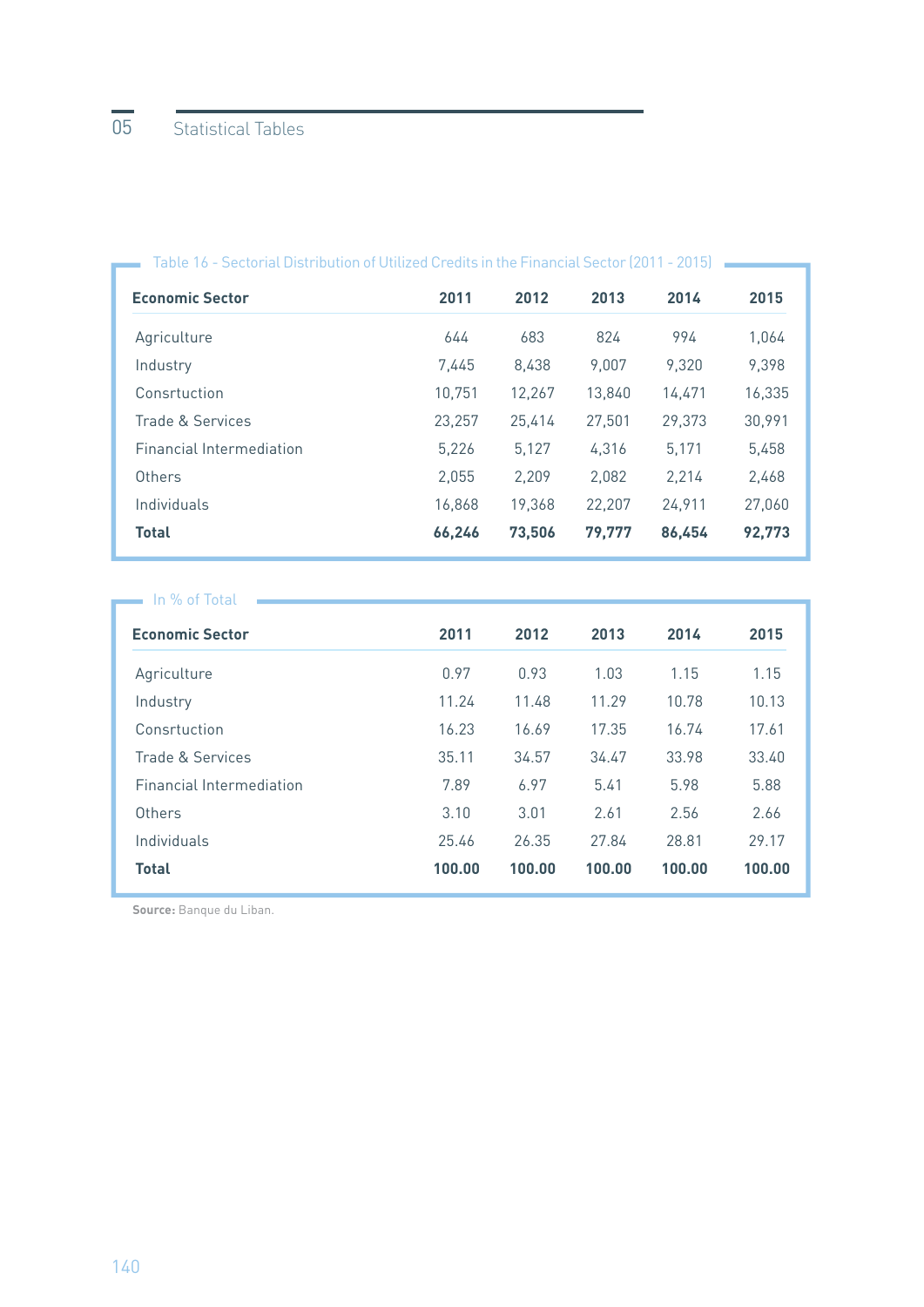| Table 17 - Checks Cleared in Lebanese Pounds |        |        |        |        |       |
|----------------------------------------------|--------|--------|--------|--------|-------|
| <b>Number (in thousands)</b>                 | 2011   | 2012   | 2013   | 2014   | 2015  |
| Total                                        | 4.193  | 3.628  | 3.917  | 4.021  | 4117  |
| <b>Value (in LBP billion)</b>                | 2011   | 2012   | 2013   | 2014   | 2015  |
| Total                                        | 21.482 | 22.574 | 25,695 | 27.349 | 28210 |

**Source:** Banque du Liban.

Average value of checks cleared in LBP (In thousands of LBP)

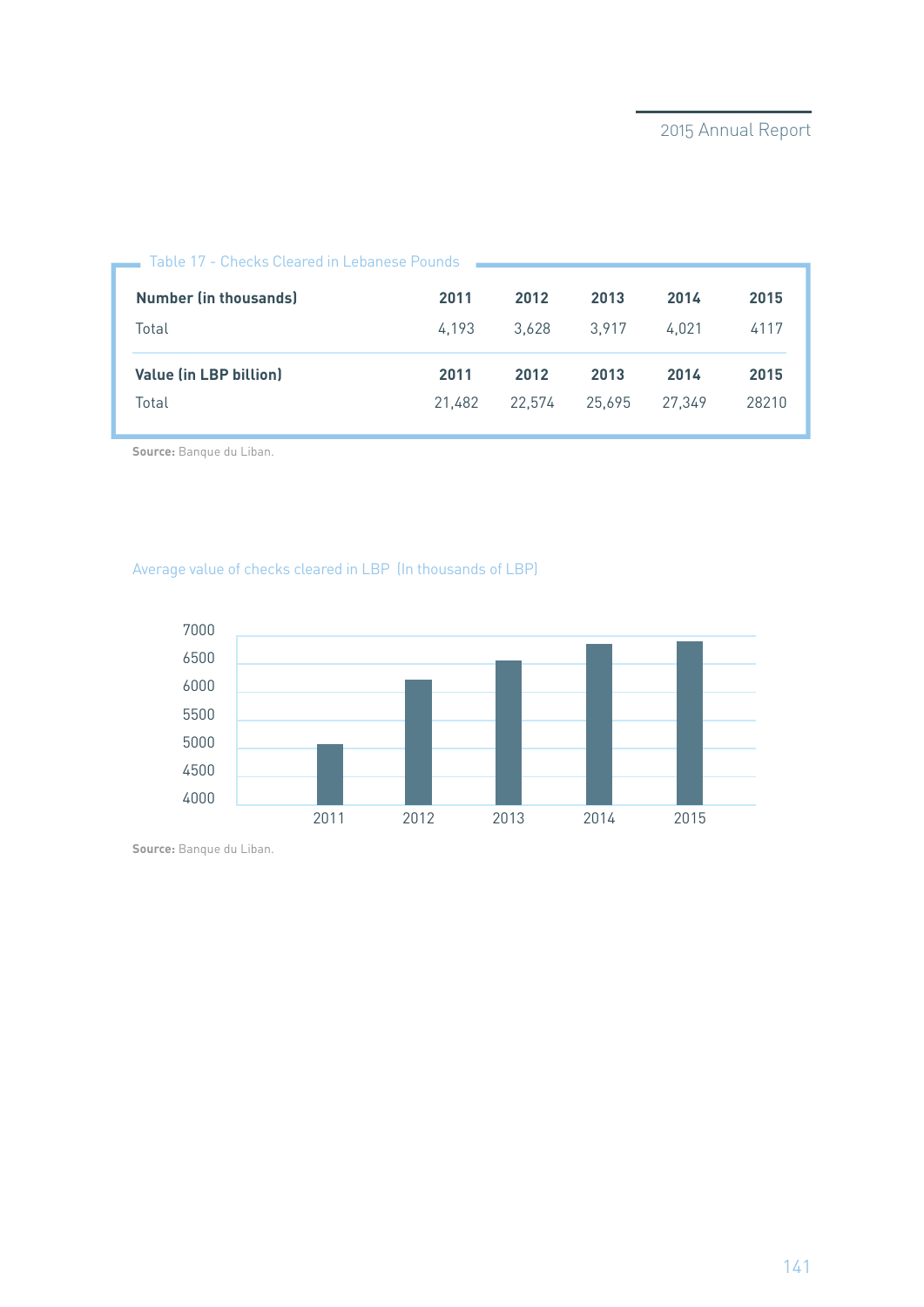| Table 18 - Checks Cleared in Foreign Currencies |        |        |        |        |       |
|-------------------------------------------------|--------|--------|--------|--------|-------|
| <b>Number (in thousands)</b>                    | 2011   | 2012   | 2013   | 2014   | 2015  |
| Total                                           | 9.343  | 9.465  | 9.321  | 8.943  | 8394  |
| <b>Value (In USD million)</b>                   | 2011   | 2012   | 2013   | 2014   | 2015  |
| Total                                           | 57.850 | 56.035 | 55.309 | 56.331 | 50831 |

**Source:** Banque du Liban.

## Average value of checks cleared in FC (In U.S.\$)

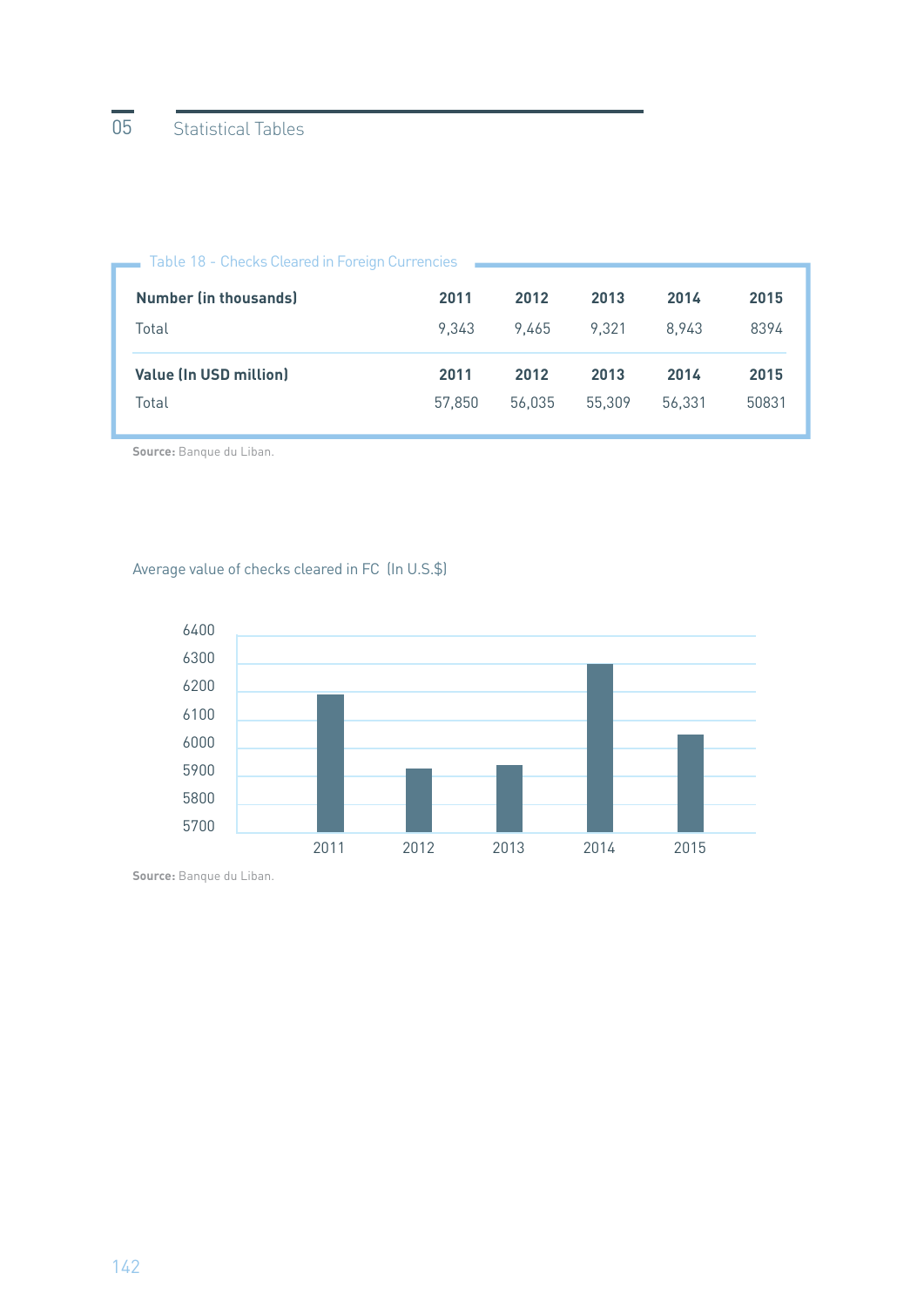|                                            | 2011 | 2012 | 2013 | 2014 | 2015 |
|--------------------------------------------|------|------|------|------|------|
| <b>Number of operating banks</b>           | 69   | 71   | 73   | 71   | 69   |
| Commercial                                 | 54   | 54   | 56   | 55   | 53   |
| Investment                                 | 15   | 17   | 17   | 16   | 16   |
| <b>Number of Commercial banks branches</b> | 948  | 962  | 985  | 1020 | 1039 |
| Beirut & Suburbs                           | 507  | 514  | 529  | 548  | 558  |
| Mount Lebanon                              | 178  | 182  | 187  | 194  | 199  |
| North Lebanon                              | 97   | 98   | 97   | 101  | 102  |
| South Lebanon                              | 100  | 103  | 106  | 109  | 112  |
| Bekaa                                      | 66   | 65   | 66   | 68   | 68   |

Table 19 - Distribution of Commercial Banks Branches in Lebanon (including Main Branch) **-**

**Source:** Banque du Liban.

### Geographical Distribution of Branches end 2015

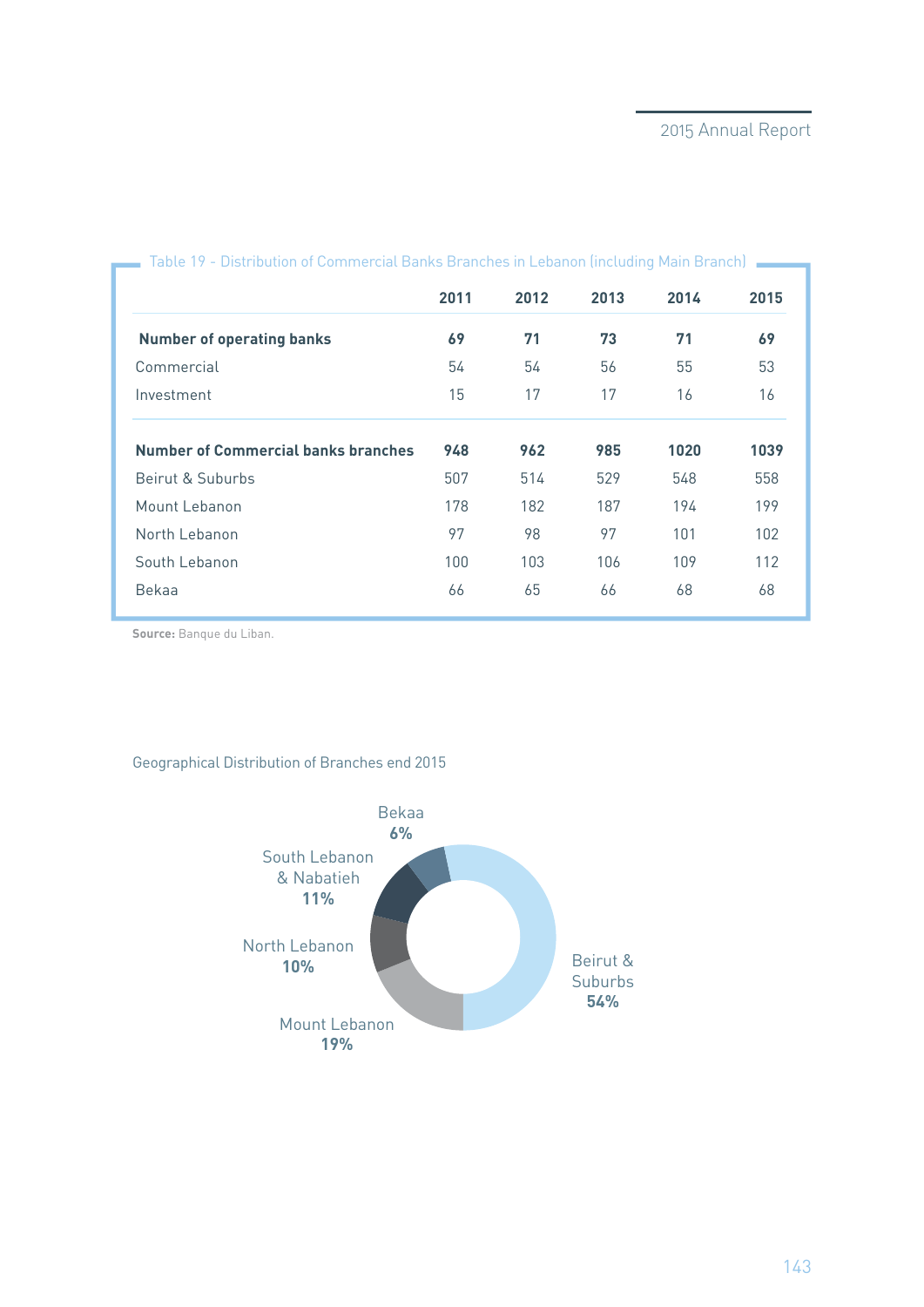| <b>Bank's Name abroad</b>      | <b>Type of Branch</b>                        | <b>City</b>    | <b>Country</b> |
|--------------------------------|----------------------------------------------|----------------|----------------|
| FRANSABANK (Syria) S.A.        | Subsidiary to Fransabank s.a.l.              | Damascus       | Syria          |
| FRANSABANK (France) S.A.       | Subsidiary to Fransabank s.a.l.              | Paris          | France         |
| FRANSABANK (El-Djazair) S.P.A. | Subsidiary to Fransabank s.a.l.              | Algiers        | Algeria        |
| UNITED CAPITAL BANK            | Associate to Fransabank s.a.l.               | <b>Khartum</b> | Sudan          |
| FRANSABANK OJSC - Belarus      | Subsidiary to Fransabank s.a.l.              | Minsk          | <b>Belarus</b> |
| FRANSABANK S.A.L.              | <b>Branch</b>                                | Bagdad         | Iraq           |
| FRANSABANK S.A.L.              | <b>Branch</b>                                | Erbil          | Iraq           |
| FRANSABANK S.A.L.              | Representative Office                        | Abidjan        | Ivory Cost     |
| FRANSABANK S.A.L.              | Representative Office                        | Habana         | Cuba           |
| BANQUE LIBANO-FRANÇAISE S.A.L. | <b>Branch</b>                                | Bagdad         | Iraq           |
| BANQUE LIBANO-FRANÇAISE S.A.L. | Representative Office                        | Abu Dhabi      | U.A.E.         |
| BANQUE LIBANO-FRANÇAISE S.A.L. | Representative Office                        | Lagos          | Nigeria        |
| <b>BANQUE SBA-PARIS</b>        | Subsidiary to Banque Libano-Française s.a.l. | Paris          | France         |
| has                            | <b>Branch</b>                                | Limassol       | Cyprus         |
|                                | <b>Branch</b>                                | Geneva         | Switzerland    |
| <b>BANQUE AL-SHARQ</b>         | Subsidiary to Banque Libano-Française s.a.l. | Damascus       | Syria          |
| has                            | Branches (3)                                 | Damascus       | Syria          |
|                                | <b>Branch</b>                                | Homs           | Syria          |
|                                | <b>Branch</b>                                | Aleppo         | Syria          |
|                                | <b>Branch</b>                                | Lattakia       | Syria          |
| USB BANK PLC                   | Subsidiary to B.L.C. Bank s.a.l.             | <b>Nicosia</b> | Cyprus         |
| has                            | Branches [5]                                 | <b>Nicosia</b> | Cyprus         |
|                                | Branches (3)                                 | Limassol       | Cyprus         |
|                                | Branches (3)                                 | Paphos         | Cyprus         |
|                                | <b>Branch</b>                                | Larnaca        | Cyprus         |
|                                | Branches (2)                                 | Famagusta      | Cyprus         |
| B.L.C. Bank s.a.l.             | Representative Office                        | Abu Dhabi      | U.A.E.         |

## Table 20 - Foreign Presence of Lebanese Banks (Updated on March 12, 2016) **National Engineer Person**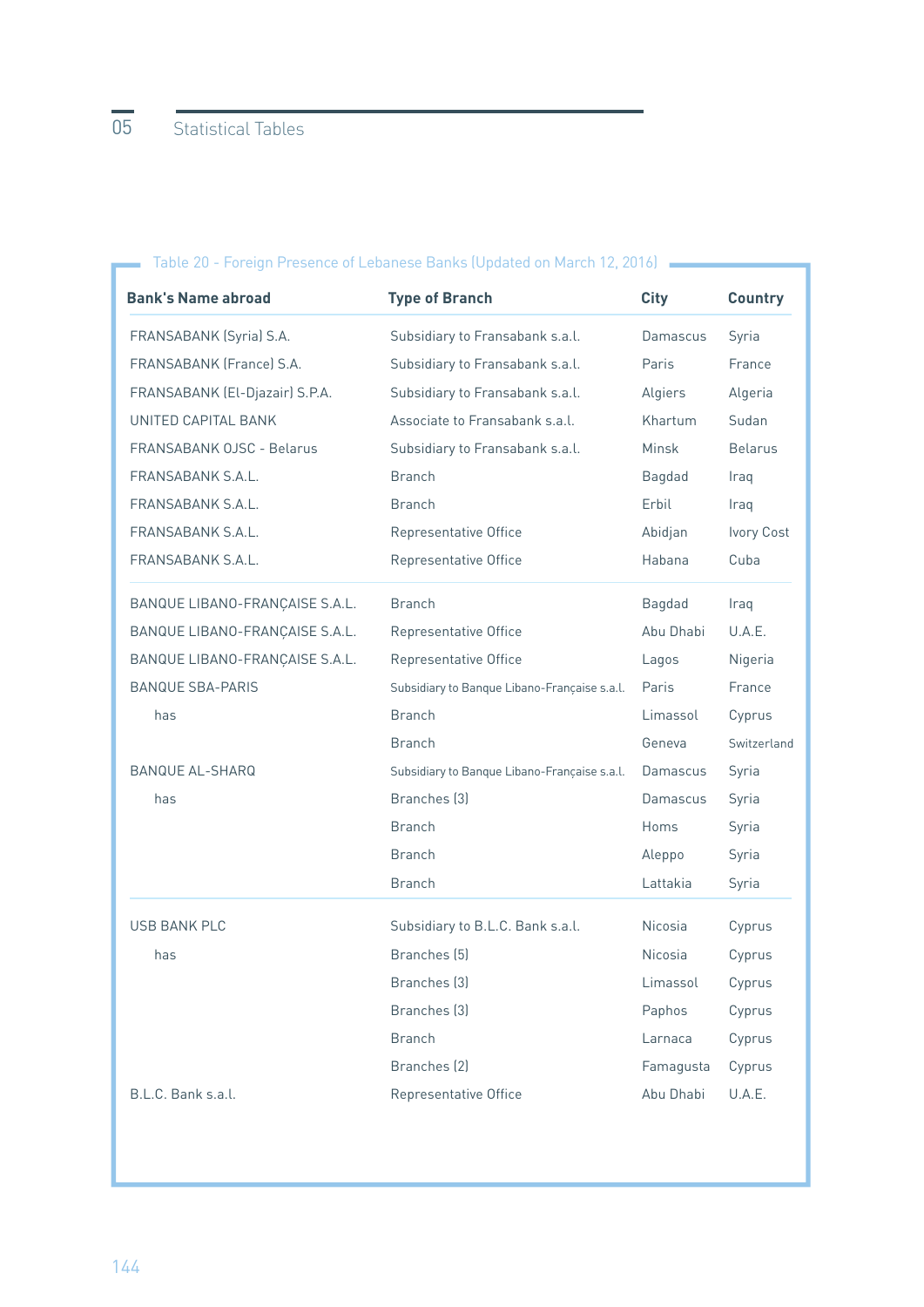| <b>Bank's Name abroad</b>       | <b>Type of Branch</b>                                                          | <b>City</b>      | <b>Country</b> |
|---------------------------------|--------------------------------------------------------------------------------|------------------|----------------|
| <b>BLOM BANK S.A.L.</b>         | <b>Branch</b>                                                                  | Limassol         | Cyprus         |
| <b>BLOM BANK S.A.L.</b>         | Branches (11)                                                                  | Amman            | Jordan         |
| <b>BLOM BANK S.A.L.</b>         | <b>Branch</b>                                                                  | <b>Irbid</b>     | Jordan         |
| <b>BLOM BANK S.A.L.</b>         | <b>Branch</b>                                                                  | Aqaba            | Jordan         |
| <b>BLOM BANK S.A.L.</b>         | Branch (Free Zone)                                                             | Zarka            | Jordan         |
| <b>BLOM BANK S.A.L.</b>         | <b>Branch</b>                                                                  | <b>Bagdad</b>    | Iraq           |
| <b>BLOM BANK S.A.L.</b>         | <b>Branch</b>                                                                  | Erbil            | Iraq           |
| <b>BLOM BANK S.A.L.</b>         | Representative Office                                                          | Abu Dhabi        | U.A.E.         |
| BLOM BANK (SUISSE) S.A.         | Subsidiary to Blom Bank France s.a.                                            | Geneva           | Switzerland    |
| <b>BLOM BANK FRANCE S.A.</b>    | Subsidiary to Blom Bank s.a.l.<br>(Blom Bank s.a.l. holds %99 of total shares) | Paris            | France         |
| has                             | <b>Branch</b>                                                                  | London           | U.K.           |
|                                 | <b>Branch</b>                                                                  | Dubai            | U.A.E.         |
|                                 | <b>Branch</b>                                                                  | Sharjah          | U.A.E.         |
|                                 | <b>Branch</b>                                                                  | Jebel Ali        | U.A.E.         |
|                                 | Branches [3]                                                                   | <b>Bucharest</b> | Romania        |
|                                 | <b>Branch</b>                                                                  | Constantza       | Romania        |
| BANK OF SYRIA AND OVERSEAS S.A. | Subsidiary to Blom Bank s.a.l.<br>(Blom Bank s.a.l. holds %39 of total shares) | Damascus         | Syria          |
| has                             | Branches (10 of which 1 temporarily closed)                                    | Damascus         | Syria          |
|                                 | Branches (7 of which 4 temporarily closed)                                     | Aleppo           | Syria          |
|                                 | <b>Branch</b>                                                                  | Lattakia         | Syria          |
|                                 | <b>Branch</b>                                                                  | <b>Tartus</b>    | Syria          |
|                                 | Branches (3 of which 2 temporarily closed)                                     | Homs             | Syria          |
|                                 | Branches (2)                                                                   | Hama             | Syria          |
|                                 | <b>Branch</b>                                                                  | Sweida           | Syria          |
|                                 | <b>Branch</b>                                                                  | Daraa            | Syria          |
|                                 | <b>Branch</b>                                                                  | Al Qameshli      | Syria          |
| BLOM BANK EGYPT S.A.E.          | Subsidiary to Blom Bank s.a.l.                                                 | Cairo            | Egypt          |
| has                             | Branches (19)                                                                  | Cairo            | Egypt          |
|                                 | Branches (5)                                                                   | Alexandria       | Egypt          |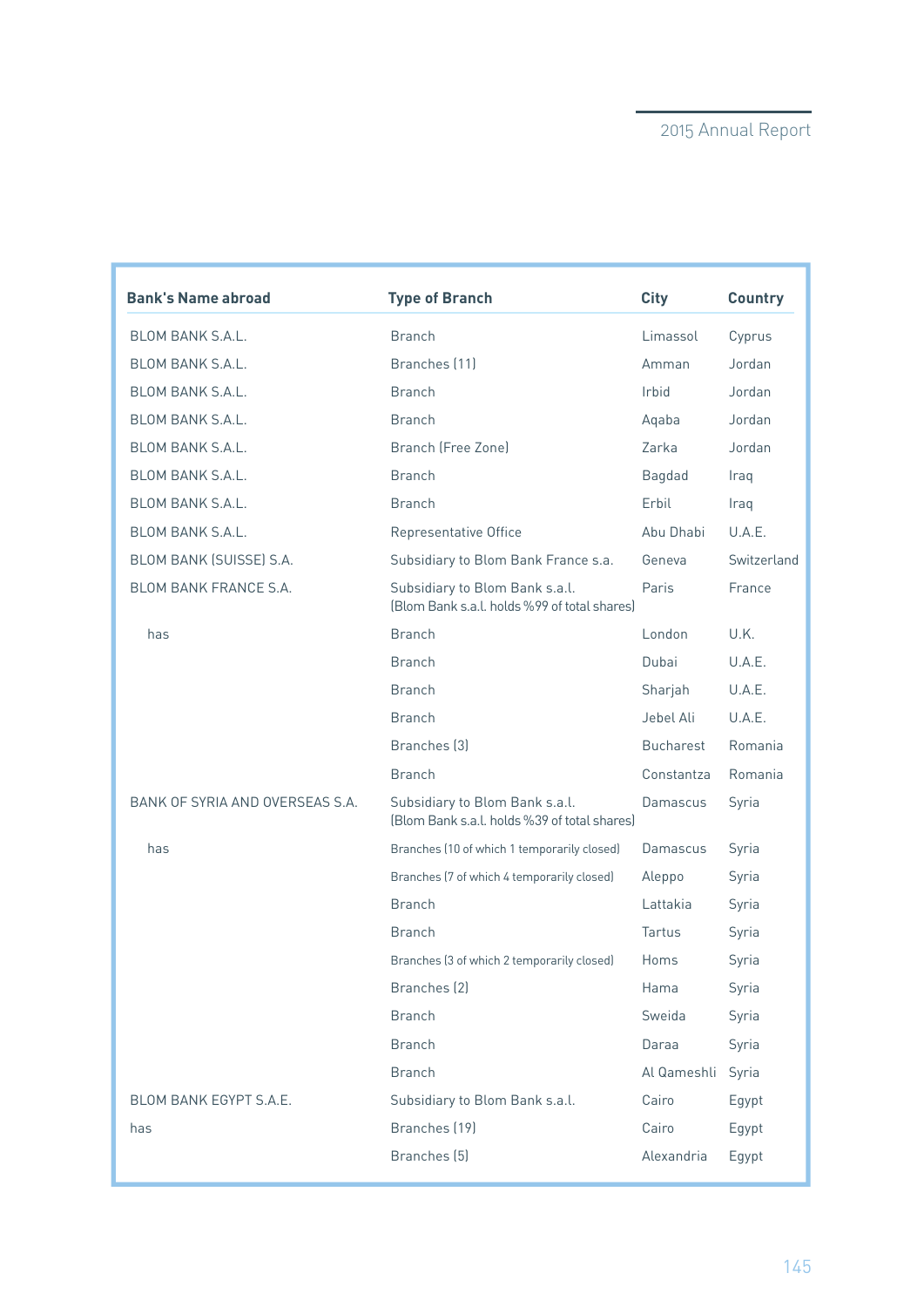| <b>Branch</b><br><b>Branch</b><br><b>Branch</b><br><b>Branch</b><br><b>Branch</b> | Sharm<br>El Sheikh<br>Hurgada<br>Ismalia<br>Mansura<br>Damietta<br>Port Said | Egypt<br>Egypt<br>Egypt<br>Egypt<br>Egypt |
|-----------------------------------------------------------------------------------|------------------------------------------------------------------------------|-------------------------------------------|
|                                                                                   |                                                                              |                                           |
|                                                                                   |                                                                              |                                           |
|                                                                                   |                                                                              |                                           |
|                                                                                   |                                                                              |                                           |
|                                                                                   |                                                                              |                                           |
| <b>Branch</b>                                                                     |                                                                              | Egypt                                     |
| <b>Branch</b>                                                                     | Tanta                                                                        | Egypt                                     |
| BLOMINVEST SAUDI ARABIA<br>Subsidiary to Blom Bank s.a.l.                         | Riyadh                                                                       | Saudi Arabia                              |
| <b>BLOM BANK QATAR L.L.C.</b><br>Subsidiary to Blom Bank s.a.l.                   | Doha                                                                         | Qatar                                     |
| SOCIETE GENERALE CYPRUS (SGBCy)<br>Banque au Liban s.a.l. (SGBL)                  | Subsidiary to Societe Generale de<br>Nicosia                                 | Cyprus                                    |
| <b>Branch</b><br>has                                                              | <b>Nicosia</b>                                                               | Cyprus                                    |
| <b>Branch</b>                                                                     | Limassol                                                                     | Cyprus                                    |
| <b>Branch</b>                                                                     | Larnaca                                                                      | Cyprus                                    |
| <b>Branch</b>                                                                     | Paphos                                                                       | Cyprus                                    |
| SOCIETE GENERALE DE BANQUE (SGBJ)<br>Banque au Liban s.a.l. (SGBL)                | Subsidiary to Societe Generale de<br>Amman                                   | Jordan                                    |
| Branches (16)<br>has                                                              | Amman                                                                        | Jordan                                    |
| <b>Branch</b>                                                                     | Aqaba                                                                        | Jordan                                    |
| <b>BANKMED (SUISSE) S.A.</b><br>Subsidiary to Bankmed s.a.l.                      | Geneva                                                                       | Switzerland                               |
| BANKMED S.A.L.<br><b>Branch</b>                                                   | Limassol                                                                     | Cyprus                                    |
| BANKMED S.A.L.<br><b>Branch</b>                                                   | Erbil                                                                        | Iraq                                      |
| <b>Branch</b><br><b>BANKMED S.A.L.</b>                                            | <b>Bagdad</b>                                                                | Iraq                                      |
| <b>Branch</b><br>BANKMED S.A.L.                                                   | <b>Basra</b>                                                                 | Iraq                                      |
| <b>Branch</b><br><b>BANKMED</b>                                                   | Dubai                                                                        | U.A.E.                                    |
| SAUDIMED INVESTMENT SAUDI ARABIA<br>Subsidiary to Bankmed s.a.l.                  | Riyadh                                                                       | Saudi Arabia                              |
| T-BANK A.S.<br>Subsidiary to Bankmed s.a.l.                                       | Istanbul                                                                     | Turkey                                    |
| Branches (17)<br>has                                                              | Istanbul                                                                     | Turkey                                    |
| Branches (3)                                                                      | Ankara                                                                       | Turkey                                    |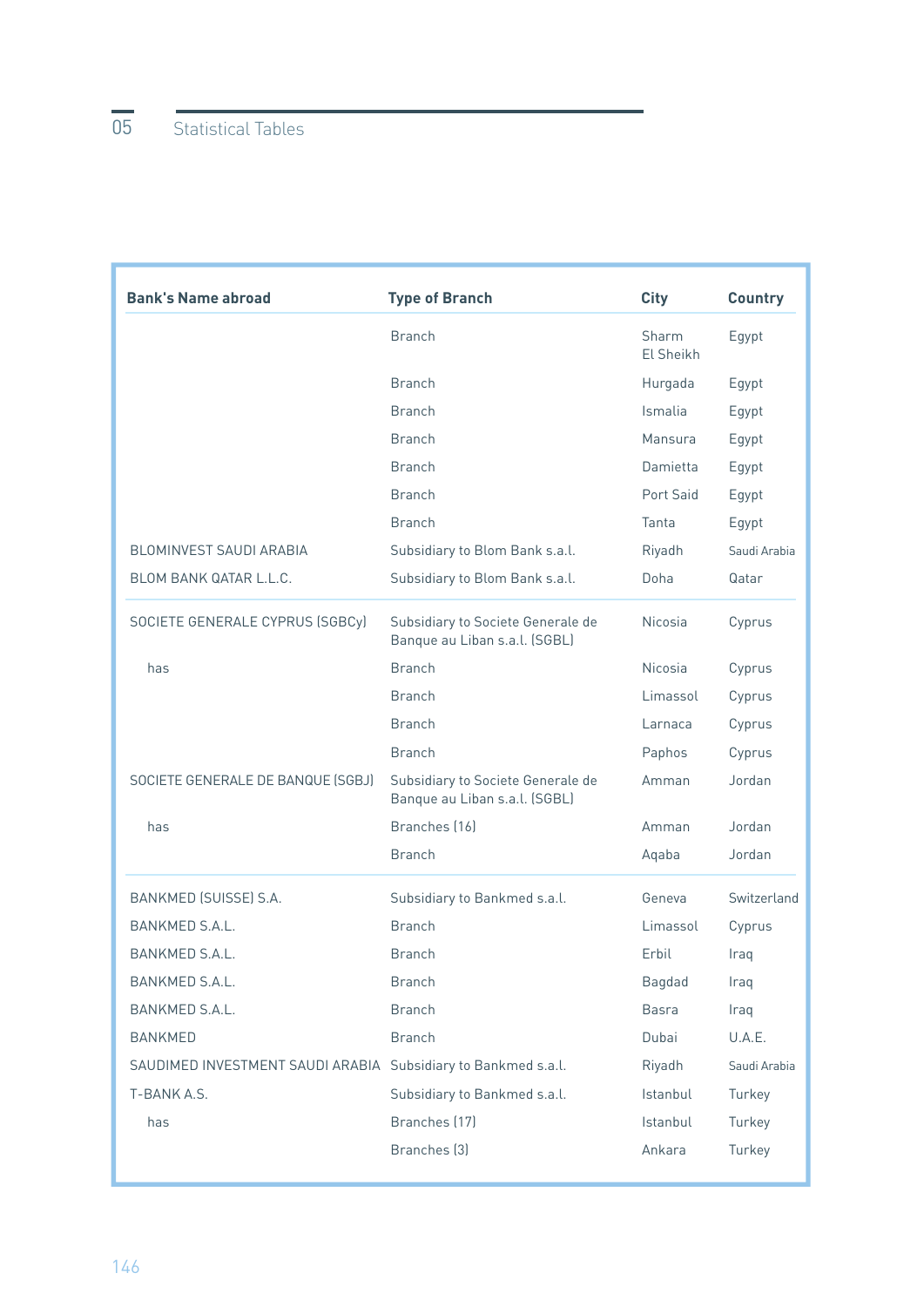| <b>Bank's Name abroad</b>  | <b>Type of Branch</b>                      | <b>City</b>      | <b>Country</b> |
|----------------------------|--------------------------------------------|------------------|----------------|
|                            | Branches (2)                               | Antalya          | Turkey         |
|                            | Branches (2)                               | Izmit            | Turkey         |
|                            | <b>Branch</b>                              | Izmir            | Turkey         |
|                            | <b>Branch</b>                              | Adana            | Turkey         |
|                            | <b>Branch</b>                              | <b>Bursa</b>     | Turkey         |
|                            | <b>Branch</b>                              | Konya            | Turkey         |
|                            | <b>Branch</b>                              | Kayseri          | Turkey         |
|                            | <b>Branch</b>                              | Denizli          | Turkey         |
|                            | Branches (4)                               |                  | Turkey         |
| BBAC S.A.L.                | <b>Branch</b>                              | Limassol         | Cyprus         |
| BBAC S.A.L.                | <b>Branch</b>                              | Erbil            | Iraq           |
| BBAC S.A.L.                | <b>Branch</b>                              | <b>Bagdad</b>    | Iraq           |
| BBAC S.A.L.                | Representative Office                      | Abu Dhabi        | U.A.E.         |
| BYBLOS BANK S.A.L.         | <b>Branch</b>                              | Limassol         | Cyprus         |
| BYBLOS BANK S.A.L.         | <b>Branch</b>                              | Erbil            | Iraq           |
| BYBLOS BANK S.A.L.         | <b>Branch</b>                              | Bagdad           | Iraq           |
| BYBLOS BANK S.A.L.         | <b>Branch</b>                              | <b>Basra</b>     | Iraq           |
| BYBLOS BANK S.A.L.         | <b>Branch</b>                              | Suleymaniah Iraq |                |
| BYBLOS BANK S.A.L.         | Representative Office                      | Abu Dhabi        | U A F          |
| BYBLOS BANK S.A.L.         | Representative Office                      | Lagos            | Nigeria        |
| BYBLOS BANK EUROPE S.A.    | Subsidiary to Byblos Bank s.a.l.           | <b>Brussels</b>  | Belgium        |
| has                        | <b>Branch</b>                              | Paris            | France         |
|                            | <b>Branch</b>                              | London           | U.K.           |
| BYBLOS BANK AFRICA LTD.    | Subsidiary to Byblos Bank s.a.l.           | Khartum          | Sudan          |
| has                        | <b>Branch</b>                              | Khartum          | Sudan          |
| BYBLOS BANK SYRIA P.G.S.C. | Subsidiary to Byblos Bank s.a.l.           | Damascus         | Syria          |
| has                        | Branches (4 of which 1 temporarily closed) | Damascus         | Syria          |
|                            | Branch (temporarily closed)                | Homs             | Syria          |
|                            | Branches (2 of which 1 temporarily closed) | Aleppo           | Syria          |
|                            |                                            |                  |                |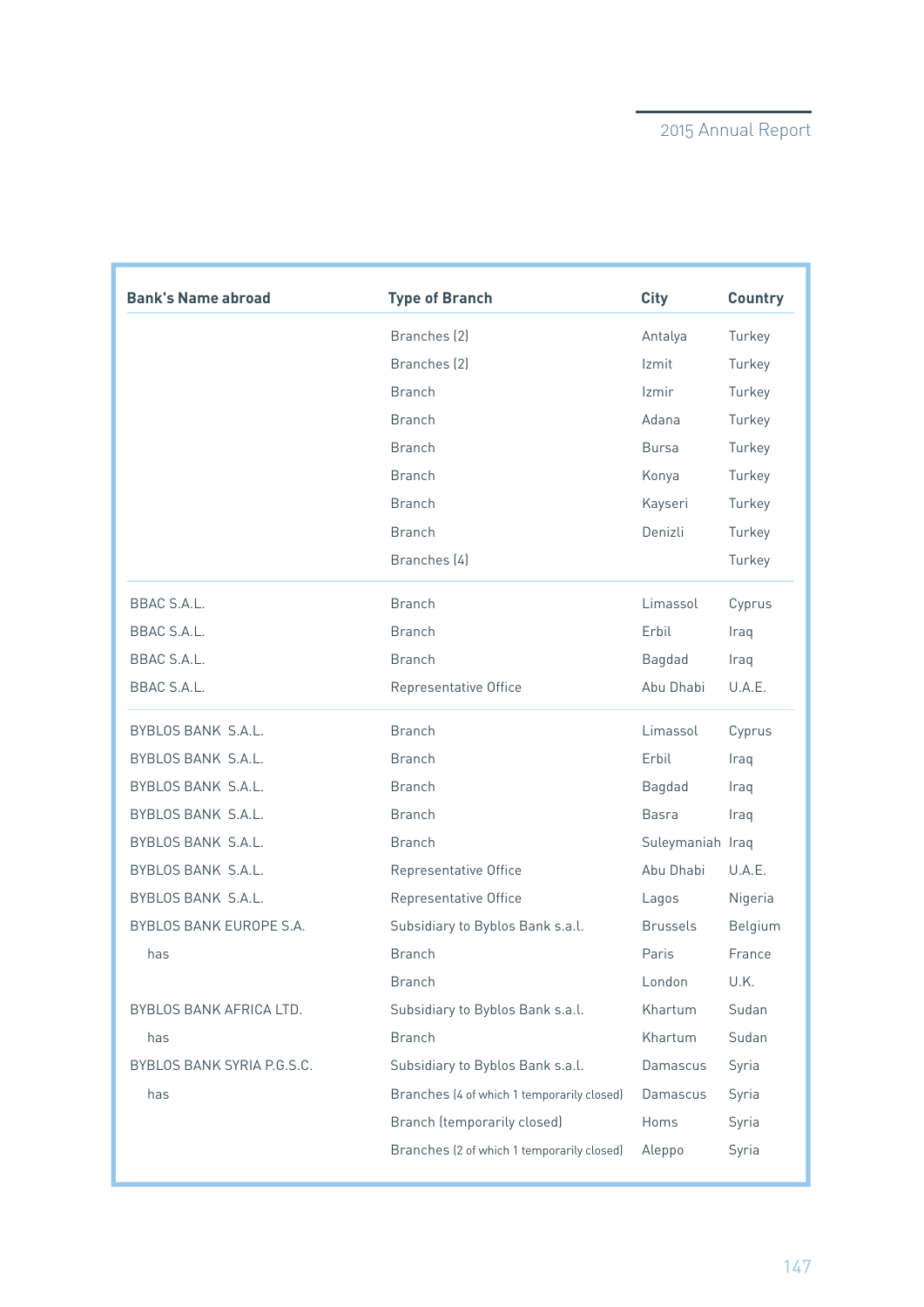| <b>Bank's Name abroad</b>       | <b>Type of Branch</b>                                  | <b>City</b>   | <b>Country</b> |
|---------------------------------|--------------------------------------------------------|---------------|----------------|
|                                 | <b>Branch</b>                                          | <b>Tartus</b> | Syria          |
|                                 | <b>Branch</b>                                          | Lattakia      | Syria          |
|                                 | <b>Branch</b>                                          | Hama          | Syria          |
|                                 | <b>Branch</b>                                          | Sweida        | Syria          |
| <b>BYBLOS BANK ARMENIA CJSC</b> | Subsidiary to Byblos Bank s.a.l.                       | Yerevan       | Armenia        |
| has                             | Branches [3]                                           | Yerevan       | Armenia        |
| <b>BYBLOS BANK DR CONGO</b>     | Subsidiary to Byblos Bank s.a.l.                       | Kinshasa      | DR Congo       |
| <b>IBL BANK S.A.L.</b>          | <b>Branch</b>                                          | Limassol      | Cyprus         |
| IBL BANK S.A.L.                 | <b>Branch</b>                                          | <b>Bagdad</b> | Iraq           |
| <b>IBL BANK S.A.L.</b>          | <b>Branch</b>                                          | Erbil         | Iraq           |
| <b>IBL BANK S.A.L.</b>          | <b>Branch</b>                                          | <b>Basra</b>  | Iraq           |
| CREDIT LIBANAIS S.A.L.          | <b>Branch</b>                                          | Limassol      | Cyprus         |
| CREDIT LIBANAIS S.A.L.          | <b>Branch</b>                                          | Manama        | <b>Bahrain</b> |
| CREDIT LIBANAIS S.A.L.          | <b>Branch</b>                                          | Erbil         | Iraq           |
| CREDIT LIBANAIS S.A.L.          | <b>Branch</b>                                          | <b>Bagdad</b> | Iraq           |
| CREDIT INTERNATIONAL - SENEGAL  | Subsidiary to Credit Libanais s.a.l.                   | Dakar         | Senegal        |
| has                             | Branches (2)                                           | Dakar         | Senegal        |
| CREDIT LIBANAIS S.A.L.          | Representative Office                                  | Montreal      | Canada         |
| <b>BANK AUDI FRANCE S.A.</b>    | Subsidiary to Bank Audi s.a.l.                         | Paris         | France         |
| BANQUE AUDI (SUISSE) S.A.       | Subsidiary to Bank Audi s.a.l.                         | Geneva        | Switzerland    |
| BANK AUDI SYRIA S.A.            | Subsidiary to Bank Audi s.a.l.                         | Damascus      | Syria          |
| has                             | Branches (10 of which 1 branch<br>temporarily closed)  | Damascus      | Syria          |
|                                 | Branches (3 of which 2 branches<br>temporarily closed) | Aleppo        | Syria          |
|                                 | <b>Branch</b>                                          | Lattakia      | Syria          |
|                                 | <b>Branch</b>                                          | Homs          | Syria          |
|                                 | <b>Branch</b>                                          | Tartus        | Syria          |
|                                 | <b>Branch</b>                                          | Hama          | Syria          |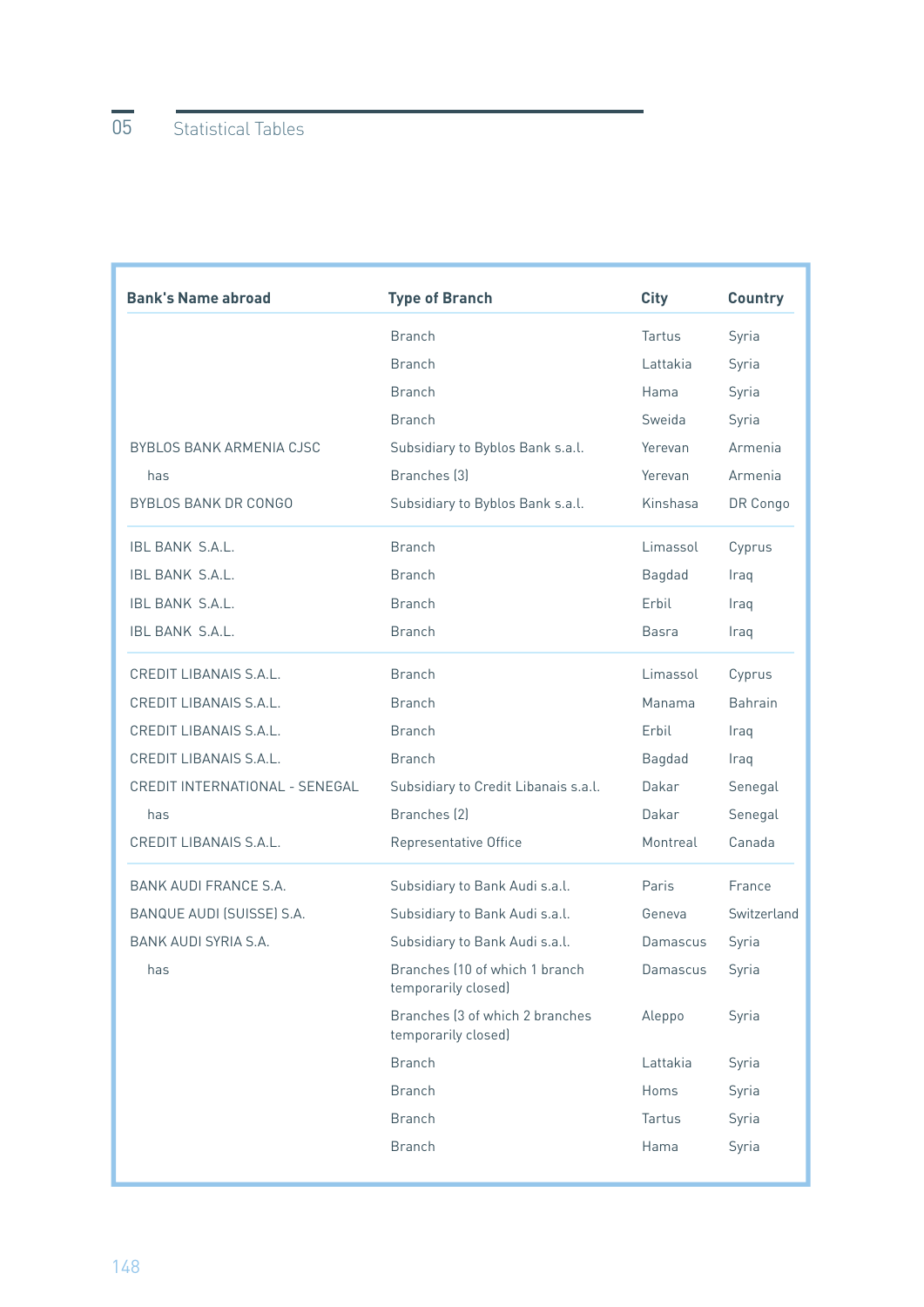| <b>Bank's Name abroad</b>         | <b>Type of Branch</b>          | <b>City</b>         | <b>Country</b>           |
|-----------------------------------|--------------------------------|---------------------|--------------------------|
|                                   | Branch (temporarily closed)    | Daraa               | Syria                    |
|                                   | <b>Branch</b>                  | Al Qameshli         | Syria                    |
|                                   | <b>Branch</b>                  | Sweida              | Syria                    |
| <b>BANK AUDI S.A.L.</b>           | Branches (11)                  | Amman               | Jordan                   |
|                                   | <b>Branch</b>                  | Irbid               | Jordan                   |
|                                   | <b>Branch</b>                  | Aqaba               | Jordan                   |
| BANK AUDI EGYPT S.A.E.            | Subsidiary to Bank Audi s.a.l. | Cairo               | Egypt                    |
| has                               | Branches (29)                  | Cairo               | Egypt                    |
|                                   | Branches [5]                   | Alexandria          | Egypt                    |
|                                   | Branches (2)                   | Hurgada             | Egypt                    |
|                                   | <b>Branch</b>                  | Sharm<br>El Sheikh  | Egypt                    |
|                                   | <b>Branch</b>                  | Tanta               | Egypt                    |
|                                   | <b>Branch</b>                  | Mansura             | Egypt                    |
| NATIONAL BANK OF SUDAN            | Subsidiary to Bank Audi s.a.l. | Khartum             | Sudan                    |
| has                               | <b>Branch</b>                  | Khartum             | Sudan                    |
|                                   | <b>Branch</b>                  | Bahri               | Sudan                    |
|                                   | <b>Branch</b>                  | Omdurman            | Sudan                    |
|                                   | <b>Branch</b>                  | Khartum<br>(Suburb) | Sudan                    |
| BANK AUDI QATAR L.L.C.            | Subsidiary to Bank Audi s.a.l. | Doha                | Qatar                    |
| AUDI CAPITAL (KSA) CJSC           | Subsidiary to Bank Audi s.a.l. | Riyadh              | Saudi Arabia             |
| <b>BANK AUDI S.A.L.</b>           | Representative Office          | Abu Dhabi           | U.A.E.                   |
| AUDI CAPITAL GESTION sam (Monaco) | Subsidiary to Bank Audi s.a.l. | Monaco              | Principauté<br>de Monaco |
| ODEA BANK A.S.                    | Subsidiary to Bank Audi s.a.l. | Istanbul            | Turkey                   |
| has                               | Branches (28)                  | Istanbul            | Turkey                   |
|                                   | Branches (4)                   | Ankara              | Turkey                   |
|                                   | Branches (5)                   | Izmir               | Turkey                   |
|                                   | Branches (3)                   | Izmit               | Turkey                   |
|                                   | Branches (2)                   | <b>Bursa</b>        | Turkey                   |
|                                   |                                |                     |                          |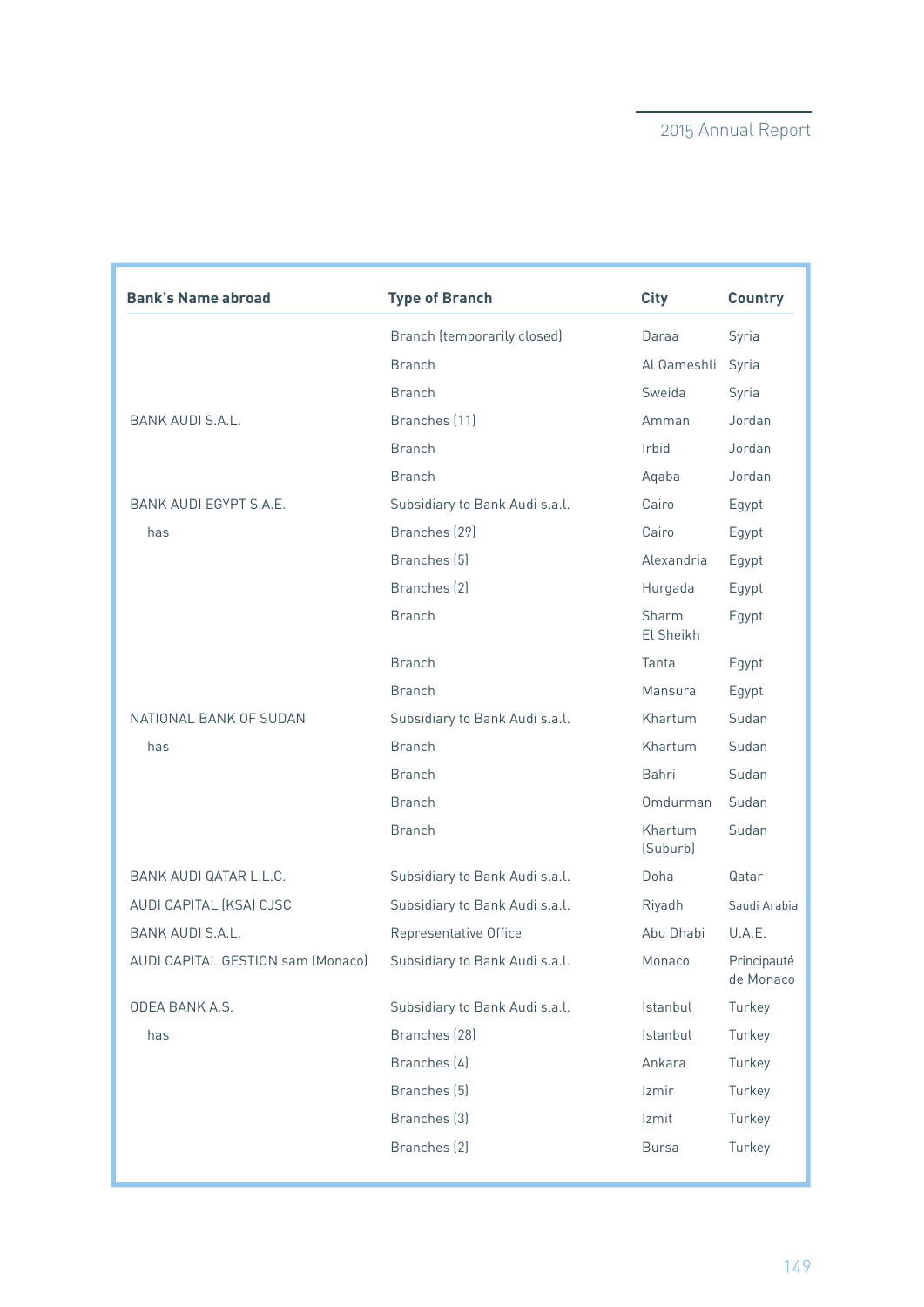| <b>Bank's Name abroad</b>     | <b>Type of Branch</b>               | <b>City</b>  | <b>Country</b> |
|-------------------------------|-------------------------------------|--------------|----------------|
|                               | Branches (2)                        | Adana        | Turkey         |
|                               | Branches (2)                        | Antalya      | Turkey         |
|                               | <b>Branch</b>                       | Bodrum       | Turkey         |
|                               | <b>Branch</b>                       | Konya        | Turkey         |
|                               | <b>Branch</b>                       | Denizli      | Turkey         |
|                               | Branches (2)                        | Kayseri      | Turkey         |
|                               | Branches (4)                        |              | Turkey         |
| <b>BANK OF BEIRUT LTD.</b>    | Subsidiary to Bank of Beirut s.a.l. | London       | U.K.           |
| has                           | <b>Branch</b>                       | Frankfurt    | Germany        |
| <b>BANK OF SYDNEY LTD.</b>    | Subsidiary to Bank of Beirut s.a.l. | Sydney       | Australia      |
| has                           | Branches (10)                       | Sydney       | Australia      |
|                               | Branches (5)                        | Melbourne    | Australia      |
|                               | <b>Branch</b>                       | Adelaide     | Australia      |
| BANK OF BEIRUT S.A.L.         | <b>Branch</b>                       | Limassol     | Cyprus         |
| <b>BANK OF BEIRUT S.A.L.</b>  | Branches (3)                        | Muscat       | Oman           |
|                               | <b>Branch</b>                       | Sohar        | Oman           |
|                               | <b>Branch</b>                       | <b>Barka</b> | Oman           |
| <b>BANK OF BEIRUT S.A.L.</b>  | Representative Office               | Dubai        | U.A.E.         |
| <b>BANK OF BEIRUT S.A.L.</b>  | Representative Office               | Lagos        | Nigeria        |
| <b>BANK OF BEIRUT S.A.L.</b>  | Representative Office               | Doha         | Qatar          |
| <b>BANK OF BEIRUT S.A.L.</b>  | Representative Office               | Accra        | Ghana          |
| JAMMAL TRUST BANK S.A.L.      | Representative Office               | London       | U.K.           |
| JAMMAL TRUST BANK S.A.L.      | Representative Office               | Abidjan      | Ivory Cost     |
| JAMMAL TRUST BANK S.A.L.      | Representative Office               | Lagos        | Nigeria        |
| <b>BANQUE BEMO S.A.L.</b>     | <b>Branch</b>                       | Limassol     | Cyprus         |
| BANQUE BEMO SAUDI FRANSI S.A. | Associate to Banque Bemo s.a.l.     | Damascus     | Syria          |
| BEMO EUROPE - BANQUE PRIVEE   | Sister Bank to Banque Bemo s.a.l.   | Luxembourg   | Luxembourg     |
| has                           | <b>Branch</b>                       | Paris        | France         |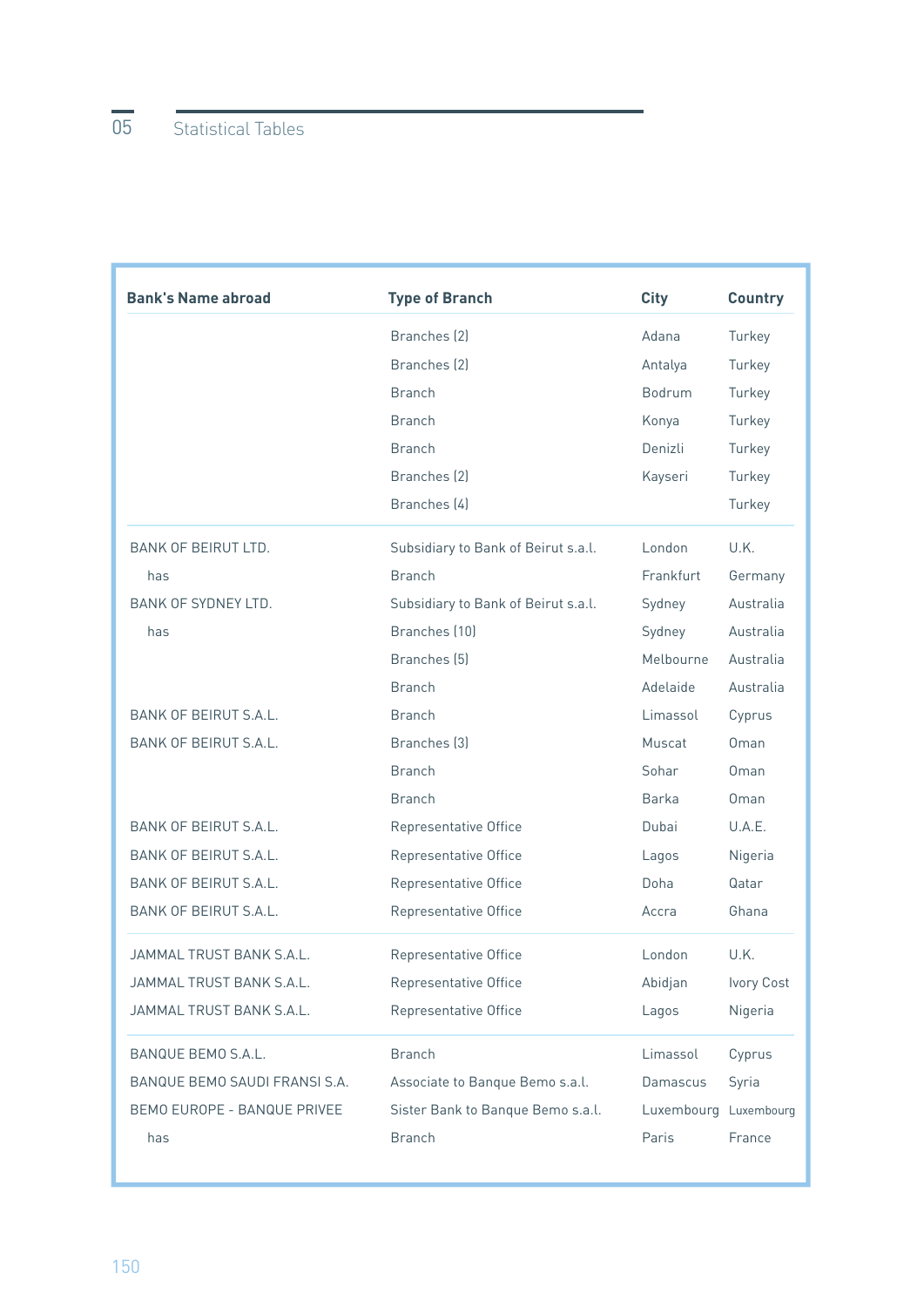| <b>Bank's Name abroad</b>    | <b>Type of Branch</b>                 | <b>City</b>   | <b>Country</b>        |
|------------------------------|---------------------------------------|---------------|-----------------------|
| LEBANON AND GULF BANK S.A.L. | <b>Branch</b>                         | Larnaca       | Cyprus                |
| LEBANON AND GULF BANK S.A.L. | Representative Office                 | Dubai         | U.A.E.                |
| ANELIK BANK CJSC             | Subsidiary to Creditbank s.a.l.       | Yerevan       | Armenia               |
| has                          | Branches (8)                          | Yerevan       | Armenia               |
|                              | <b>Branch</b>                         | Echmiadzin    | Armenia               |
|                              | <b>Branch</b>                         | Vanadzor      | Armenia               |
|                              | <b>Branch</b>                         | Sevan         | Armenia               |
|                              | <b>Branch</b>                         | Avovyan       | Armenia               |
|                              | <b>Branch</b>                         | Gavar         | Armenia               |
|                              | <b>Branch</b>                         | Gyumri        | Armenia               |
| ANELIK RU CO LTD             | Subsidiary to Creditbank s.a.l.       | Moscow        | Russian<br>Federation |
| has                          | Branches (4)                          |               | Russian<br>Federation |
| MEAB S.A.L.                  | <b>Branch</b>                         | <b>Bagdad</b> | Iraq                  |
| MEAB S.A.L.                  | <b>Branch</b>                         | <b>Basra</b>  | Iraq                  |
| FFA DUBAI LTD.               | Subsidiary to FFA Private Bank s.a.l. | Dubai         | U.A.E.                |

**Source:** ABL.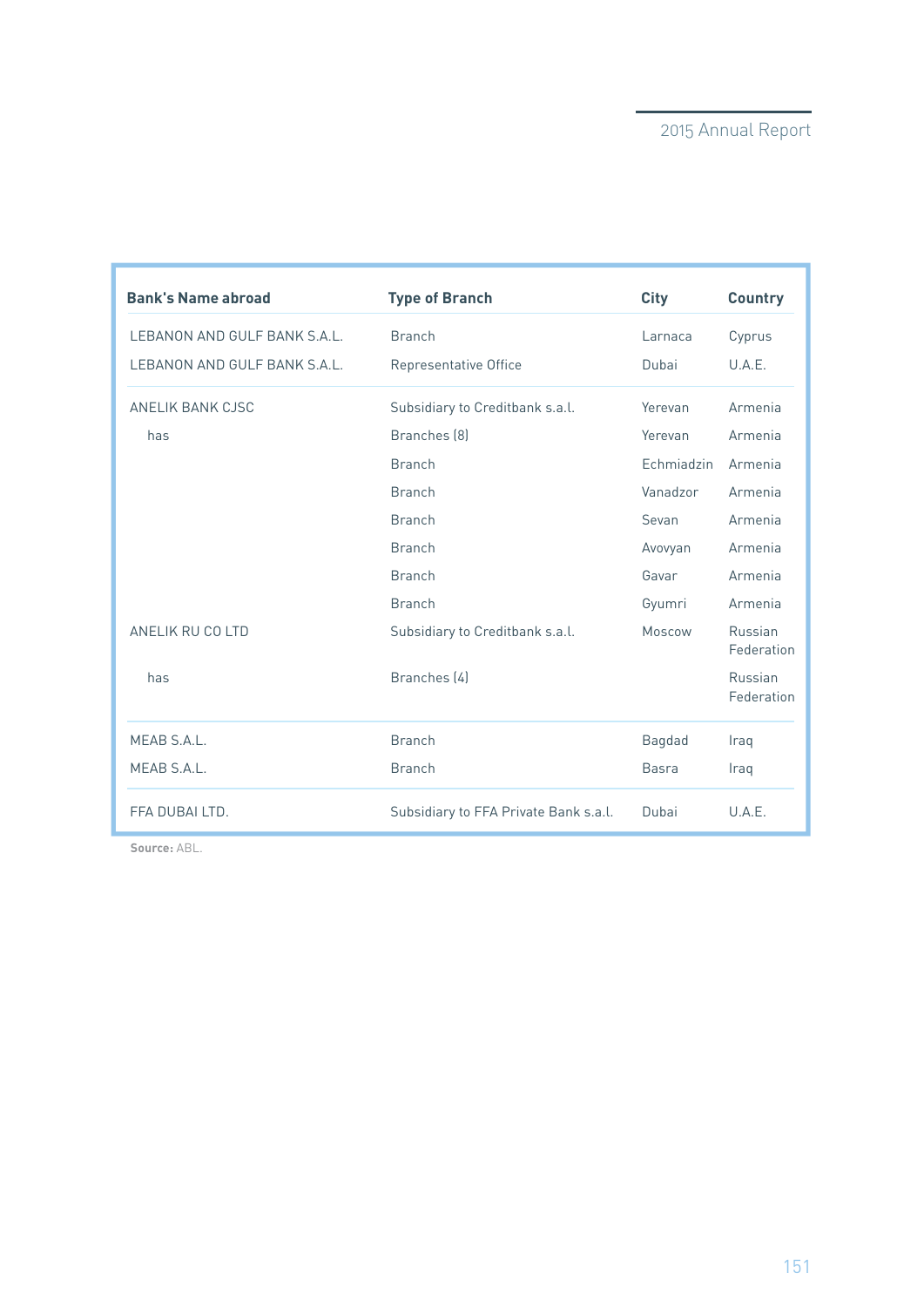|                                     | 2011   | 2012   | 2013   | 2014   | 2015   |
|-------------------------------------|--------|--------|--------|--------|--------|
| <b>Total number of employees</b>    | 21,881 | 22,637 | 23,136 | 23,850 | 24,638 |
| <b>According to sex</b>             |        |        |        |        |        |
| Male                                | 11,940 | 12,304 | 12,506 | 12,763 | 13,066 |
| Female                              | 9,941  | 10,333 | 10,630 | 11,087 | 11,572 |
| <b>According to Age</b>             |        |        |        |        |        |
| Less than 25 years                  | 2,117  | 1,954  | 2,039  | 2,037  | 2,085  |
| Between 25 & 40 years               | 10,616 | 11,121 | 11,392 | 11,888 | 12,297 |
| Between 40 & 60 years               | 8,274  | 8,535  | 8,659  | 8,743  | 8,908  |
| More than 60 years                  | 874    | 1,027  | 1,046  | 1,182  | 1,348  |
| <b>Status</b>                       |        |        |        |        |        |
| Single                              | 8,774  | 8,935  | 9,077  | 9,266  | 9,867  |
| Married*                            | 13,107 | 13,702 | 14,059 | 14,584 | 14,771 |
| Number of children                  | 20,048 | 20,884 | 20,995 | 21,032 | 21,074 |
| According to the educational level  |        |        |        |        |        |
| Less than Bac.                      | 2,602  | 2,523  | 2,523  | 2,379  | 2,365  |
| Bac. 2nd part or equivalent         | 3,700  | 3,778  | 3,675  | 3,637  | 3,559  |
| University degree                   | 15,579 | 16,336 | 16,938 | 17,834 | 18,714 |
| <b>According to bank's category</b> |        |        |        |        |        |
| Lebanese Commercial Banks sal       | 20,399 | 21,117 | 21,629 | 22,322 | 23,139 |
| <b>Foreign Commercial Banks</b>     | 746    | 750    | 734    | 761    | 734    |
| <b>Investment Banks</b>             | 736    | 770    | 773    | 767    | 765    |

#### Table 21 - Distribution of Banking Sector Employees (in number) 2011 - 2015

**Source:** Association of Banks in Lebanon.

\* Married, divorced or widowed.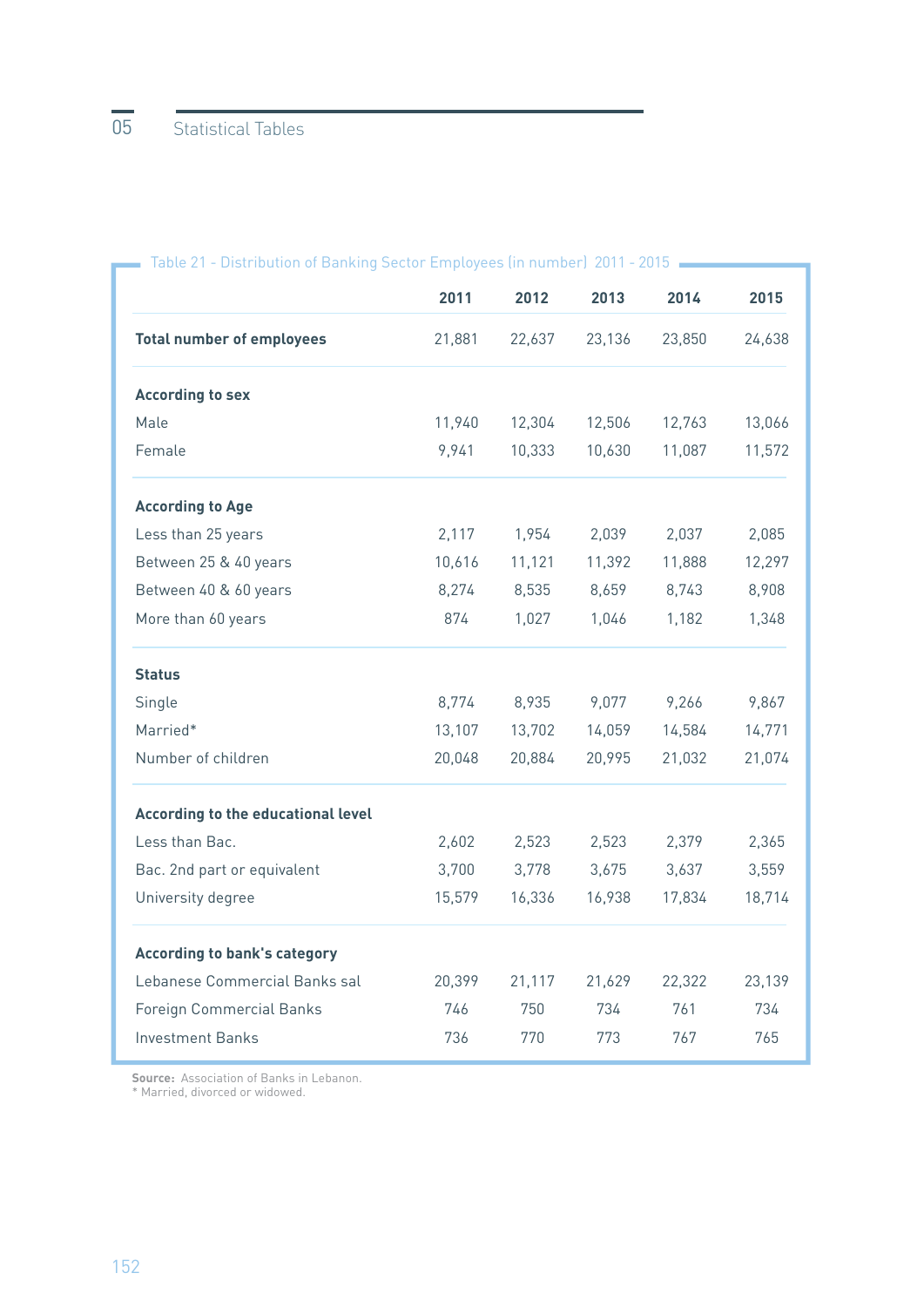|                                     | 2011 | 2012 | 2013 | 2014 | 2015 |
|-------------------------------------|------|------|------|------|------|
| <b>According to sex</b>             |      |      |      |      |      |
| Male                                | 54.6 | 54.4 | 54.1 | 53.5 | 53.0 |
| Female                              | 45.4 | 45.6 | 45.9 | 46.5 | 47.0 |
| <b>According to Age</b>             |      |      |      |      |      |
| Less than 25 years                  | 9.7  | 8.6  | 8.8  | 8.5  | 8.5  |
| Between 25 & 40 years               | 48.5 | 49.1 | 49.2 | 49.8 | 49.9 |
| Between 40 & 60 years               | 37.8 | 37.7 | 37.4 | 36.7 | 36.2 |
| More than 60 years                  | 4.0  | 4.5  | 4.5  | 5.0  | 5.5  |
| <b>Status</b>                       |      |      |      |      |      |
| Single                              | 40.1 | 39.5 | 39.2 | 38.9 | 40.0 |
| Married*                            | 59.9 | 60.5 | 60.8 | 61.1 | 60.0 |
| According to the educational level  |      |      |      |      |      |
| Less than Bac.                      | 11.9 | 11.1 | 10.9 | 10.0 | 9.6  |
| Bac. 2nd part or equivalent         | 16.9 | 16.7 | 15.9 | 15.2 | 14.4 |
| University degree                   | 71.2 | 72.2 | 73.2 | 74.8 | 76.0 |
| <b>According to bank's category</b> |      |      |      |      |      |
| Lebanese Commercial Banks sal       | 93.2 | 93.3 | 93.5 | 93.6 | 93.9 |
| <b>Foreign Commercial Banks</b>     | 3.4  | 3.3  | 3.2  | 3.2  | 3.0  |
| <b>Investment Banks</b>             | 3.4  | 3.4  | 3.3  | 3.2  | 3.1  |
|                                     |      |      |      |      |      |

Table 22 - Distribution of Banking Sector Employees (in percent) 2011 - 2015

**Source:** Association of Banks in Lebanon.

\* Married, divorced or widowed.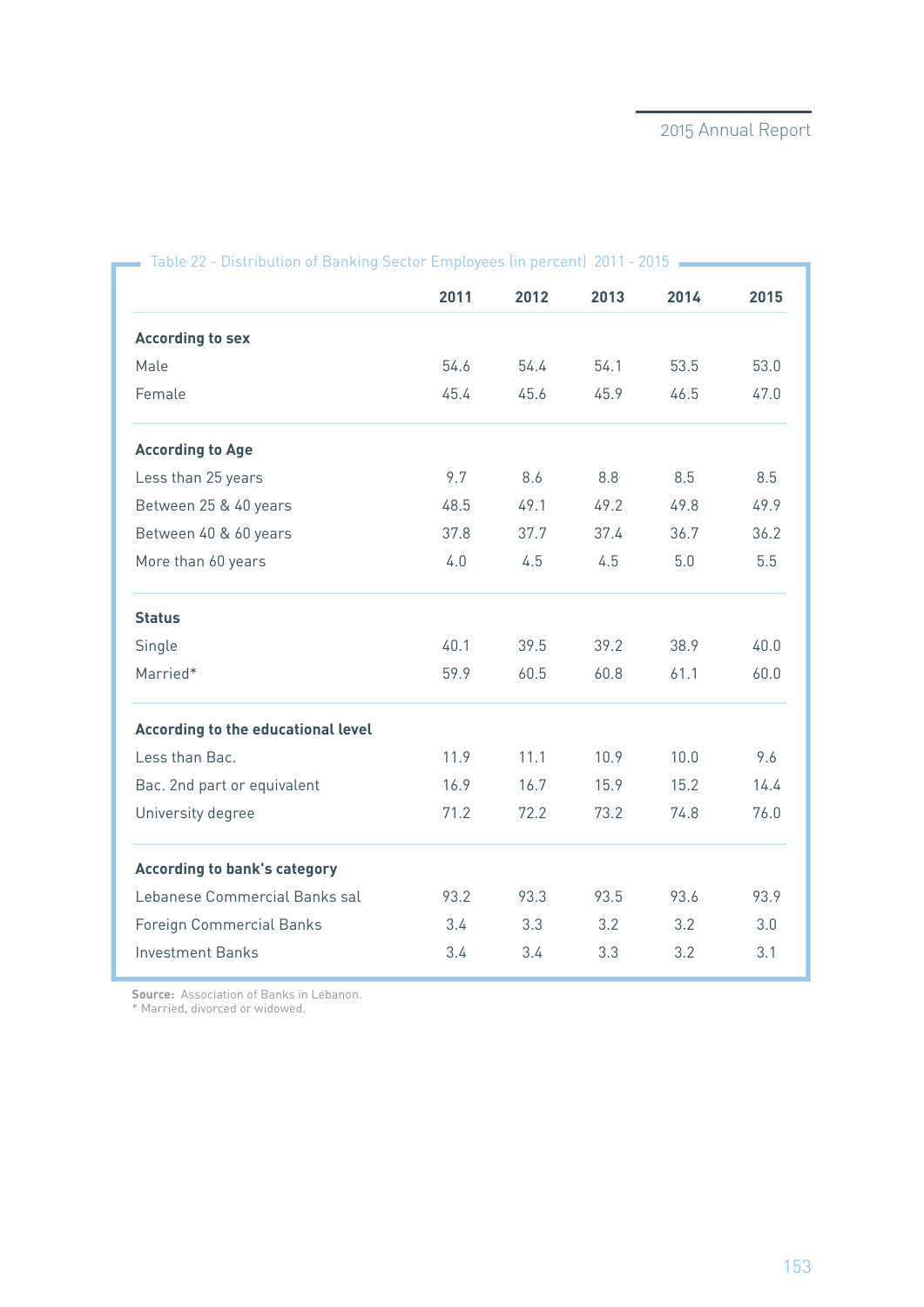|                                     | 2012   | 2013   | 2014   | 2015   |
|-------------------------------------|--------|--------|--------|--------|
| <b>Total number of employees</b>    | 3.46   | 2.20   | 3.09   | 3.30   |
| <b>According to sex</b>             |        |        |        |        |
| Male                                | 3.05   | 1.64   | 2.06   | 2.37   |
| Female                              | 3.94   | 2.87   | 4.30   | 4.37   |
| <b>According to Age</b>             |        |        |        |        |
| Less than 25 years                  | (7.70) | 4.35   | (0.10) | 2.36   |
| Between 25 & 40 years               | 4.76   | 2.44   | 4.35   | 3.44   |
| Between 40 & 60 years               | 3.15   | 1.45   | 0.97   | 1.89   |
| More than 60 years                  | 17.51  | 1.85   | 13.00  | 14.04  |
| <b>Status</b>                       |        |        |        |        |
| Single                              | 1.83   | 1.59   | 2.08   | 6.49   |
| Married*                            | 4.54   | 2.61   | 3.73   | 1.28   |
| Number of childrens                 | 4.17   | 0.53   | 0.18   | 0.20   |
| According to the educational level  |        |        |        |        |
| Less than Bac.                      | (3.04) | 0.00   | (5.71) | (0.59) |
| Bac. 2nd part or equivalent         | 2.11   | (2.73) | (1.03) | (2.14) |
| University degree                   | 4.86   | 3.69   | 5.29   | 4.93   |
| <b>According to bank's category</b> |        |        |        |        |
| Lebanese Commercial Banks sal       | 3.52   | 2.42   | 3.20   | 3.66   |
| <b>Foreign Commercial Banks</b>     | 0.54   | (2.13) | 3.68   | (3.55) |
| <b>Investment Banks</b>             | 4.62   | 0.39   | (0.78) | (0.26) |
|                                     |        |        |        |        |

Table 23 - Distribution of Banking Sector Employees (annual change in %) 2012 - 2015

**Source:** Association of Banks in Lebanon.

\* Married, divorced or widowed.

**( )** indicates a negative number.